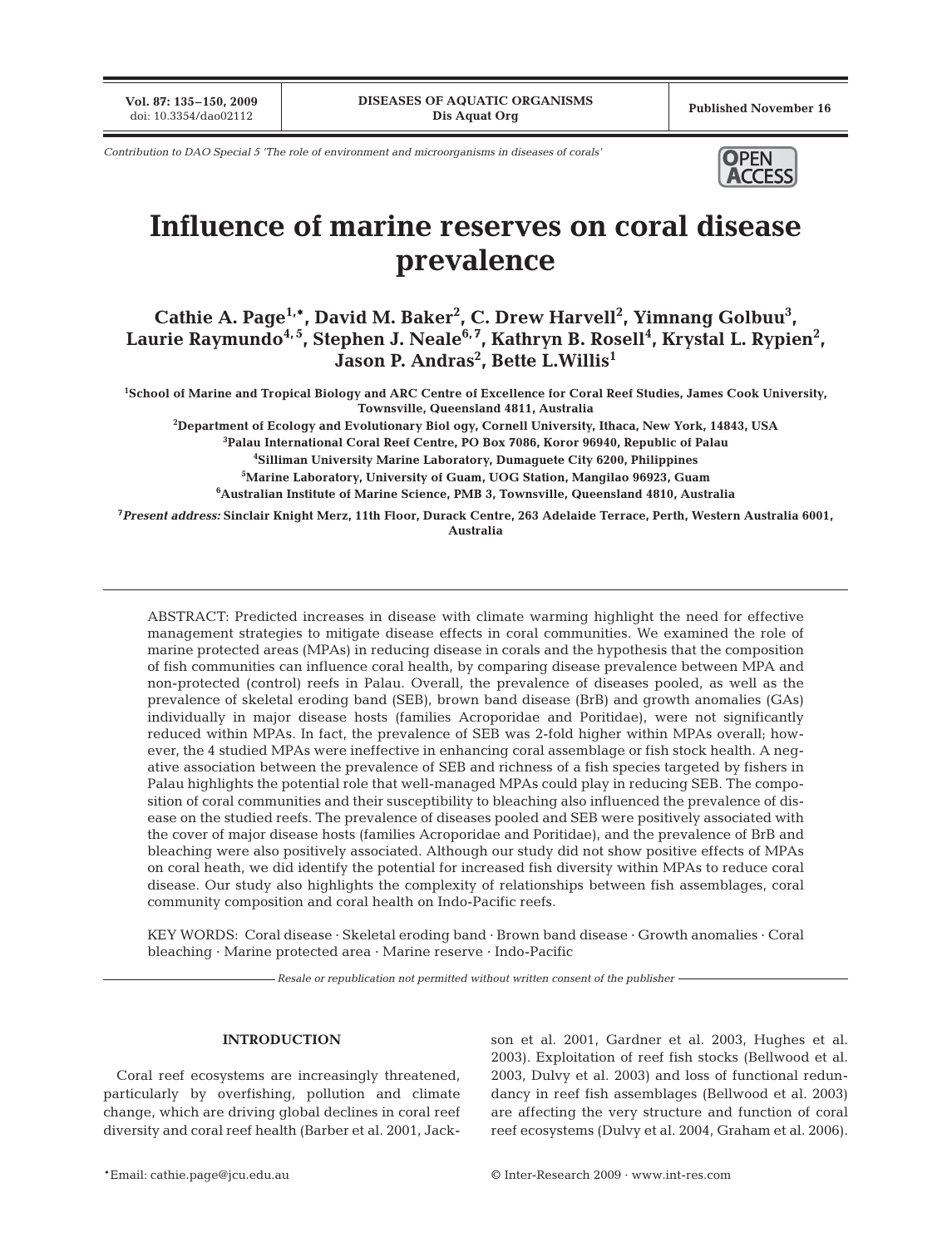Marine protected areas (MPAs) are useful tools for managing coral reef fisheries, particularly exploited fish stocks (Russ 2002, Halpern 2003), effectively increasing the abundance, individual size and overall biomass of reef fish (Polunin & Roberts 1993, Russ 2002, Halpern 2003, Evans & Russ 2004, Williamson et al. 2004). MPAs have also enhanced stocks of exploited coral reef invertebrates (Kelly et al. 2000, Halpern 2003, Ashworth et al. 2004, Uthicke et al. 2004), but their role in the management of reef corals is less clear.

Given the strong dependence of many exploited reef fish on corals for food and habitat (Williams 1986, Shibuno et al. 1999, Kokita & Nakazono 2001), it is surprising that considerably fewer studies have documented the effects of MPAs on coral communities. Those that have, found the influence of MPAs on coral communities to be variable. MPAs in Kenya (McClanahan & Muthiga 1988, McClanahan & Mutere 1994, McClanahan 1997) and on the Great Barrier Reef (Williamson et al. 2004) have successfully enhanced either the abundance or cover of hard corals. In contrast, the cover of scleractinian corals was lower within 'no-take' zones on Glovers Reef, Belize (McClanahan et al. 2001). MPAs also failed to mitigate declines in coral cover on reefs in Papua New Guinea (Jones et al. 2004a) and on Little Cayman Island in the Caribbean (Coelho & Manfrino 2007). Also, MPAs failed to consistently enhance the cover of corals or protect corals from physical damage in the Philippines, Malaysia and Indonesia (White 1986). These results were predominately due to a lack of compliance with MPA restrictions or losses of corals from bleaching, anthropogenic pollution and sedimentation, the influence of which permeate MPA boundaries. Although it has been suggested that MPAs could enhance the resilience of coral reefs (Done 2001), their utility in mitigating epizootics in coral populations has been quantitatively investigated in only 2 studies (Coelho & Manfrino 2007, McClanahan et al. 2008).

Comparisons of the prevalence of growth anomalies on *Porites* colonies in Kenya (McClanahan et al. 2008) and the prevalence of several diseases at Little Cayman in the Caribbean (Coelho & Manfrino 2007) indicate that MPAs were not effective in reducing disease in these reef regions. Nonetheless, several lines of reasoning predict that MPAs should reduce the progression and spread of disease throughout coral populations. For instance, intact fish biodiversity and ecosystem functioning within MPAs, particularly the presence of a wide range of feeding guilds, contributing to the balance between corals, competitors and potential vectors or reservoirs of pathogens, could enhance the resilience of corals to pathogens. Experimental studies of plant communities also suggest that high diversity results in a decreased incidence of disease via reductions in horizontal transmission of pathogens between susceptible hosts (Mitchell et al. 2002); thus, increased coral diversity within MPAs could directly decrease disease prevalence. Given the lack of specificity of many coral diseases (Weil et al. 2002, Willis et al. 2004, Page & Willis 2006) and the potential for rapid spread of disease in the marine environment (McCallum et al. 2003), the potential for increased diversity of corals within MPAs to mitigate disease is unclear. MPAs that exclude destructive fishing methods and other activities that damage corals may also reduce disease prevalence by limiting coral injury, which has been implicated in the initiation of coral disease (Bak & Criens 1981, Antonius & Riegl 1997, 1998, Page & Willis 2008). Finally, intact fish communities within MPAs are most likely to contain feeding guilds that prey on corallivores, which are the most common vectors of diseases in corals (Sussman et al. 2003, Williams & Miller 2005, Dalton & Godwin 2006), either through predation, injury or pathogen transmission. Similarly, a high abundance of herbivorous fish within MPAs would limit algal growth (Bellwood et al. 2006, Mumby et al. 2006) and consequently negative algal-coral interactions (Jompa & McCook 2003) that might facilitate invasion of corals by pathogens (Nugues et al. 2004, Smith et al. 2006). The potential for MPAs to limit populations of corallivores and macroalgae to low densities through increased abundance of higher order predators and grazers is likely to be an important role for MPAs in disease mitigation.

Conversely, MPAs might facilitate the spread of disease through coral populations for a variety of reasons. Increased host densities, predicted if levels of damaging activities are reduced, facilitate the spread of pathogens throughout populations of susceptible hosts (Anderson & May 1979). Increased disease in highdensity populations of *Diadema* urchins, as a consequence of low predator abundance outside of MPAs (Lafferty 2004), illustrates this possibility in a marine environment. MPAs are also likely to increase disease prevalence if they increase densities of fishes that are vectors for coral pathogens or that injure coral tissues during feeding, thereby providing opportunities for entry of pathogens and the development of disease. For example, butterflyfish are a known vector of trematodiasis in Hawaiian corals (Aeby 1991) and increase the spread of black band disease (Aeby & Santavy 2006). Finally, while well-managed MPAs with enhanced fish stocks are aesthetically pleasing, they may facilitate the spread of coral diseases if they provide for multiuse activities like tourism that result in inputs of novel pathogens, nutrients or increased levels of coral damage from snorkellers and divers.

The need for management strategies to maintain and enhance coral health and to manage the dynamics of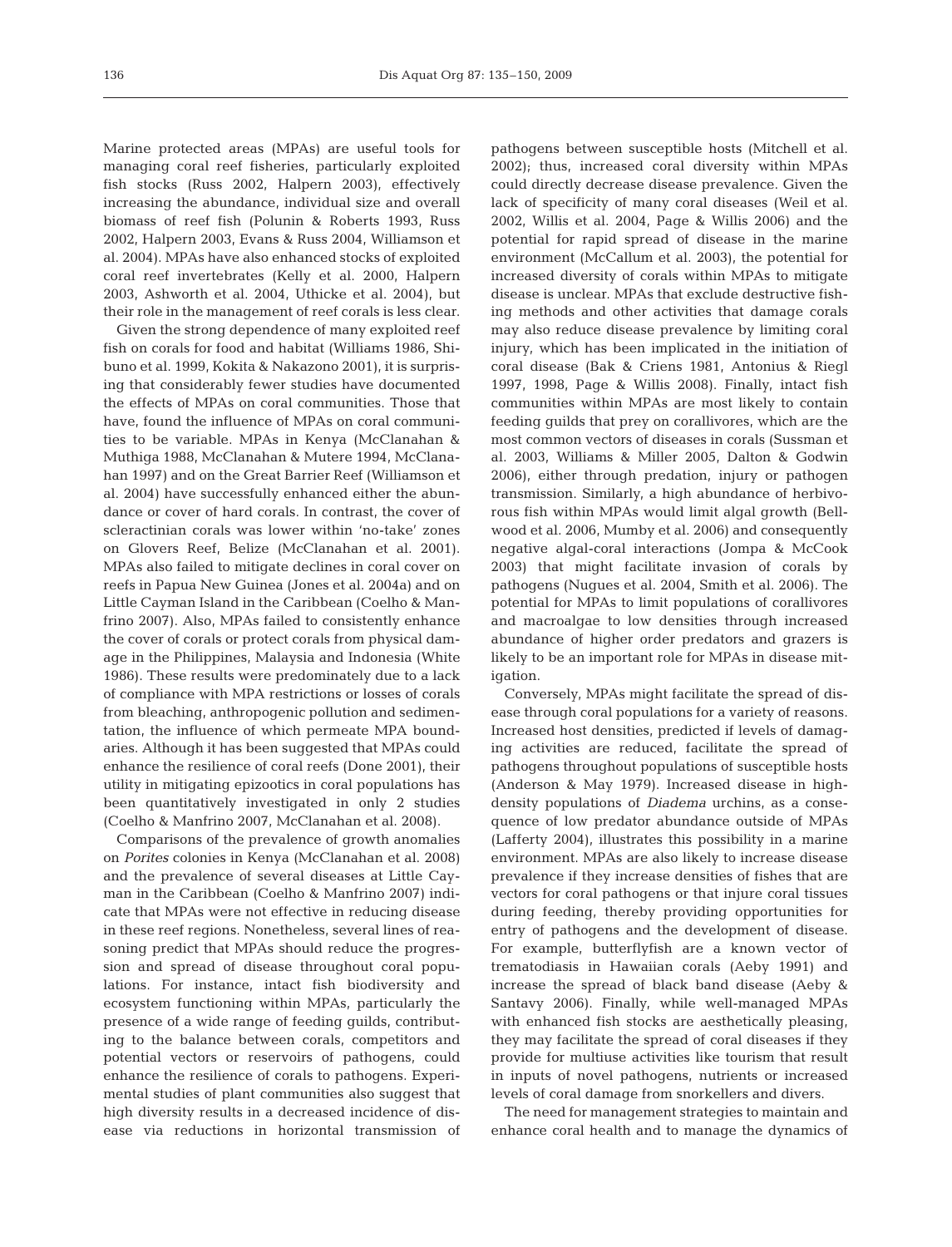both pathogens and parasites in reef communities is becoming increasingly urgent (Lafferty 2004, Sasal et al. 2004, McCallum et al. 2005, Ward et al. 2006). Of particular concern are dramatic declines of Caribbean coral populations due to disease (Aronson & Precht 2001, Porter et al. 2001, Patterson et al. 2002), recent trends for increasing disease outbreaks in corals and other marine groups globally (Ward & Lafferty 2004, Sokolow 2009, this Special), and predictions of further increases in disease outbreaks with ocean warming (Harvell et al. 1999, 2002, IPCC 2002, Bruno et al. 2007). Given the limited number of options available for managing diseases in marine environments (Bruckner 2002, Harvell et al. 2004, McCallum et al. 2005) and the current popularity of MPAs as a reef fisheries management tool, we examined the potential role of MPAs in reducing coral disease on Indo-Pacific reefs by comparing disease prevalence on reefs within and outside of MPAs in the Republic of Palau. We also assessed the effectiveness of the sampled MPAs using measures of coral and fish community diversity and compared coral disease prevalence on reefs in contrasting environments to gain insights into factors influencing the prevalence of coral disease on reefs in Palau.

## **MATERIALS AND METHODS**

**Site description.** To determine if MPAs influence coral health and specifically the prevalence of coral disease, we compared coral disease prevalence and selected measures of coral health within and outside of MPAs in 4 regions, spread over at least 50 km of coastline in the Republic of Palau  $(7°\text{ N}, 134°\text{ E}; \text{ Fig. 1}).$ Within each of the 4 regions, 2 sites were haphazardly chosen from within an MPA, while 2 sites matching in terms of depth, reef habitats and coral assemblages were haphazardly chosen from non-protected reefs nearby each MPA. Three of 4 managed reefs were legally-designated MPAs (Ngelukes, Ngemelis, Cemetery Reef) and one was unofficially considered to be an MPA (Bital Rirs) based on knowledge that no fishing occurs at the location. MPAs ranged in size from 0.008 to 30  $km^2$  and in age from 3 to 10 yr. Given their geographical spread (Fig. 1), reefs in the 4 studied regions were located in a unique environmental setting and consequently differed in terms of reef habitats, oceanographic and anthropogenic effects and composition of coral communities (Table 1).

**Quantifying coral disease and coral community structure.** In January 2005, coral disease prevalence



Fig. 1. Locations in Palau (Indo-Pacific) of marine protected areas and paired control reefs (shown as a single arrow), and the main population centre of Koror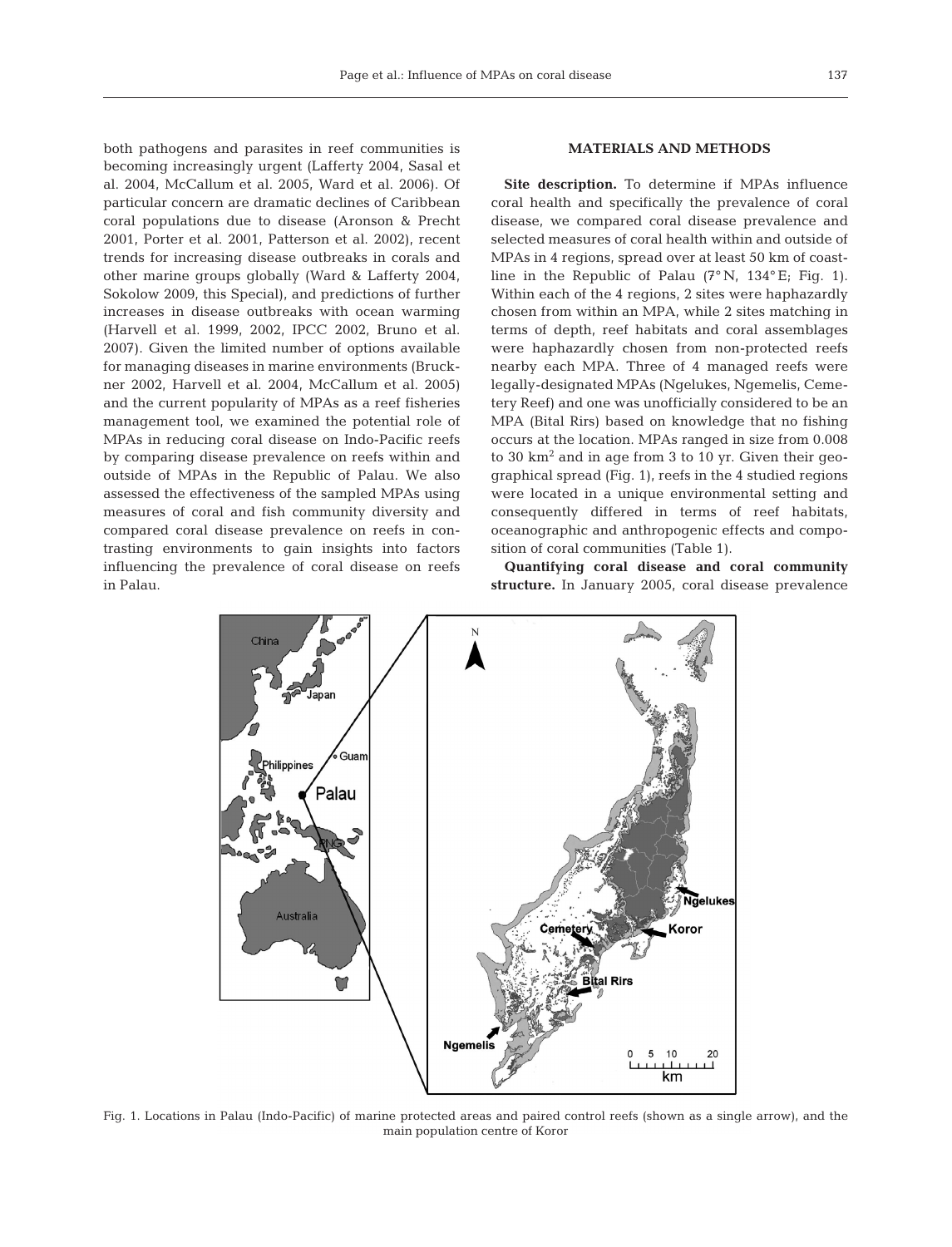Table 1. Characteristics of marine protected areas (MPA) and paired control reefs in 4 regions of Palau, including date of MPA establishment, area of reef within MPA, activities excluded from MPAs, other effects experienced by reefs, coral community composition, latitude and longitude

| Region or<br>MPA name | MPA/<br>Control | Date MPA<br>established                               | Activities<br>excluded<br>in MPA                              | Area<br>(km <sup>2</sup> ) | Other effects                                                                                                                                  | Coral community<br>characteristics                                     | Location                          |
|-----------------------|-----------------|-------------------------------------------------------|---------------------------------------------------------------|----------------------------|------------------------------------------------------------------------------------------------------------------------------------------------|------------------------------------------------------------------------|-----------------------------------|
| Ngelukes              | <b>MPA</b>      | 2002                                                  | Fishing, entry                                                | $\mathbf{1}$               | High levels of runoff<br>from agriculture, roads<br>and other developments,<br>low water visibility and<br>rates of water flow and<br>flushing | Coral density variable,<br>Porites, Acropora,<br>Pocillopora dominated | $7^{\circ}25'$ N,<br>134°36'E     |
|                       | Control         |                                                       |                                                               |                            | High levels of runoff from<br>agriculture, road and<br>other developments, low<br>water visibility and rates<br>of water flow and flushing     | Moderate coral density,<br>Acropora and Porites<br>dominated           | $7°24'$ N,<br>134° 35' E          |
| Cemetery              | <b>MPA</b>      | 1999                                                  | All extractive<br>activities                                  | 0.008                      | High tourist visitation and<br>fish feeding, moderate<br>visibility, water flow and<br>flushing                                                | Moderate coral density,<br>Porites dominated                           | $7^{\circ} 14' N$ ,<br>134° 22' E |
|                       | Control         |                                                       |                                                               |                            | Moderate visibility, water<br>flow and flushing                                                                                                | Moderate to low coral<br>density, Porites dominated                    | $7^{\circ} 14' N$ ,<br>134° 22' E |
| <b>Bital Rirs</b>     | <b>MPA</b>      | Not official<br>MPA, but<br>no fishing<br>occurs here | Fishing                                                       | 0.008                      | Moderate tourist visitation.<br>moderate visibility, high<br>water flow and flushing                                                           | Moderate to low coral<br>density, Acropora<br>dominated                | $7^{\circ} 13' N$ ,<br>134° 23' E |
|                       | Control         |                                                       |                                                               |                            | Moderate visibility, high<br>water flow and flushing                                                                                           | Moderate coral density,<br>Acropora dominated                          | $7^{\circ} 12' N$ ,<br>134° 23' E |
| Ngemelis              | <b>MPA</b>      | 1995                                                  | Fishing within<br>$2$ miles $(-3.2$ km $)$<br>of MPA boundary | 30                         | High tourist visitation,<br>upwelling, high visibility,<br>high water flow and<br>flushing                                                     | High to moderate coral<br>density, Porites and<br>Favid dominated      | $7^{\circ}06'$ N,<br>134°14'E     |
|                       | Control         |                                                       |                                                               |                            | High tourist visitation,<br>upwelling, high visibility,<br>water flow and flushing                                                             | High coral density,<br>Porites dominated                               | $7^{\circ}04'$ N,<br>134°15'E     |

was documented from within each site, a site consisting of 3 haphazardly-placed  $20 \times 2$  m belt transects placed on the upper reef slope, parallel to the reef crest and along depth contours between 3 and 8 m. Within 1 m belts on each side of the central transect tape, all hard corals, soft corals, antipatharians and gorgonians were identified to the lowest taxonomic level recognised or morphological group, as appropriate. Each physiologically discrete colony was then categorised as healthy, bleached, compromised or diseased as described by Willis et al. (2004) and Raymundo et al. (2005). The bleached category included corals with either partial or whole colony losses of tissue pigmentation. The compromised category included corals with (1) feeding scars from corallivores, such as crown-ofthorns starfish *Acanthaster planci*, *Drupella* snails or reef fishes; (2) pigmentation responses to a variety of challenges (e.g. competitive interactions, injury, boring organisms); and (3) tissue loss due to competitive

interactions with algae and other benthic organisms (i.e. invading or overgrowing live coral tissue). Samples of diseased colonies were collected and examined microscopically to identify associated micro-organisms and to verify field identifications of diseases.

Approximately 90% of all disease cases and other signs of compromised coral health (bleaching and other changes in colony pigmentation, injury from predators, overgrowth by benthic organisms) were recorded from the families Acroporidae and Poritidae. Thus only these families were included in prevalence calculations for the diseased, bleached and compromised categories. Over 90% of diseased colonies were categorised as having brown band disease (BrB), skeletal eroding band (SEB) or growth anomalies (GAs; examples shown in Fig. 2). Thus, the prevalence of these 3 diseases was calculated separately.

**Measures of MPA effectiveness.** The cover of corals and all other benthos was measured from under all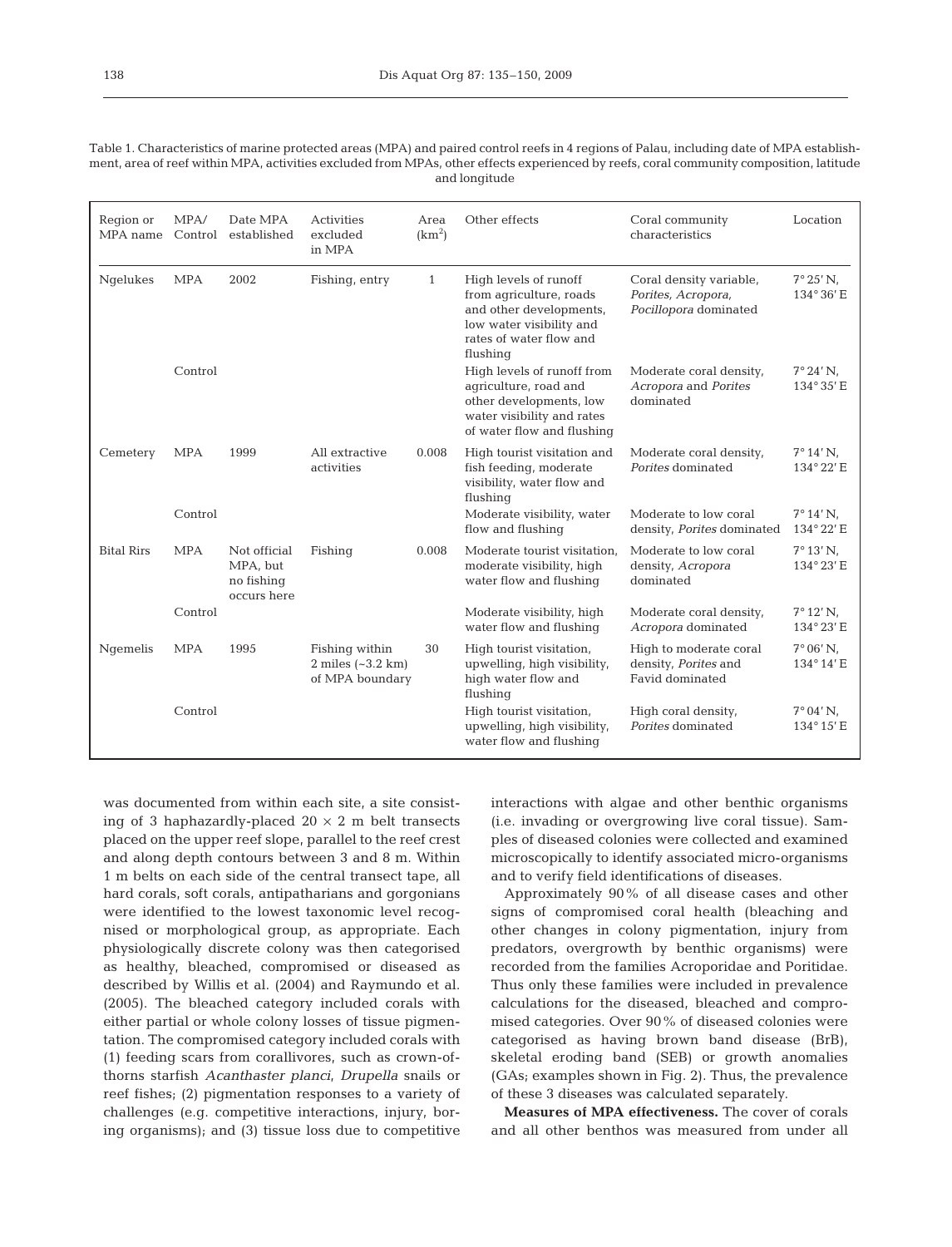

Fig. 2. Macroscopic field signs of skeletal eroding band on (a) *Pocillopora damicornis* and (b) *Acropora sarmentosa*; (c,d) brown band disease on *Acropora* spp.; and growth anomalies on (e) *Acropora* sp. and (f) *Porites* sp. Arrows show the location of disease fronts and tissue loss on colonies with skeletal eroding band and brown band disease

transects using the line intercept method (Marsh et al. 1984), where the cover of all benthos directly under the central transect line was recorded to the nearest cm. Scleractinian family richness was calculated as the number of scleractinian families present per transect.

The effectiveness of the MPAs in protecting fish stocks from exploitation was assessed by measuring the abundance, size and biomass of 21 species of fish highly valued and targeted by fishers in Palau (*Siganus lineatus*, *S. argenteus*, *S. canaliculatus*, *Naso lituratus*, *Lethrinus olivaceus*, *L. obsoletus*, *L. xanthochilus*, *Lutjanus bohar*, *Lutjanus gibbus*, *Caranx ignobilis*, *C. melampygus*, *Cetoscarus* spp., *Hipposcarus longiceps*, *Valamugil seheli*, *Liza vaigiensis*, *Bolbometopon muricatum*, *Plectropomus areolatus*, *P. leopardus*, *P. laevis*, *Epinephelus fuscoguttatus*, *E. microdon*). Individual sizes and counts of each targeted fish species were determined from surveys of five  $50 \times 5$  m belt transects for each MPA and control reef. Only 1 site in each MPA and control reef was surveyed due to the considerably larger area covered in fish surveys  $(500 \text{ m}^2 \text{ at } 1 \text{ site})$  compared to coral disease surveys  $(240 \text{ m}^2 \text{ from } 2)$ sites combined). Biomass per fish species was calculated using standard species-specific length–biomass calculations from FishBase (www.fishbase.org, version 02/2006). Total biomass of targeted fish species per transect was then calculated by summing the biomass of all targeted fish species recorded from each transect. The richness of targeted fish species was calculated as the number of targeted species present per transect.

**Statistical analysis.** Using analysis of variance (ANOVA), we tested for differences in (1) prevalence of diseases individually and pooled; (2) prevalence of bleaching and compromised coral health within acroporid and pocilloporid corals; and (3) other proxies of coral community health (cover and density of scleractinian corals, scleractinian family richness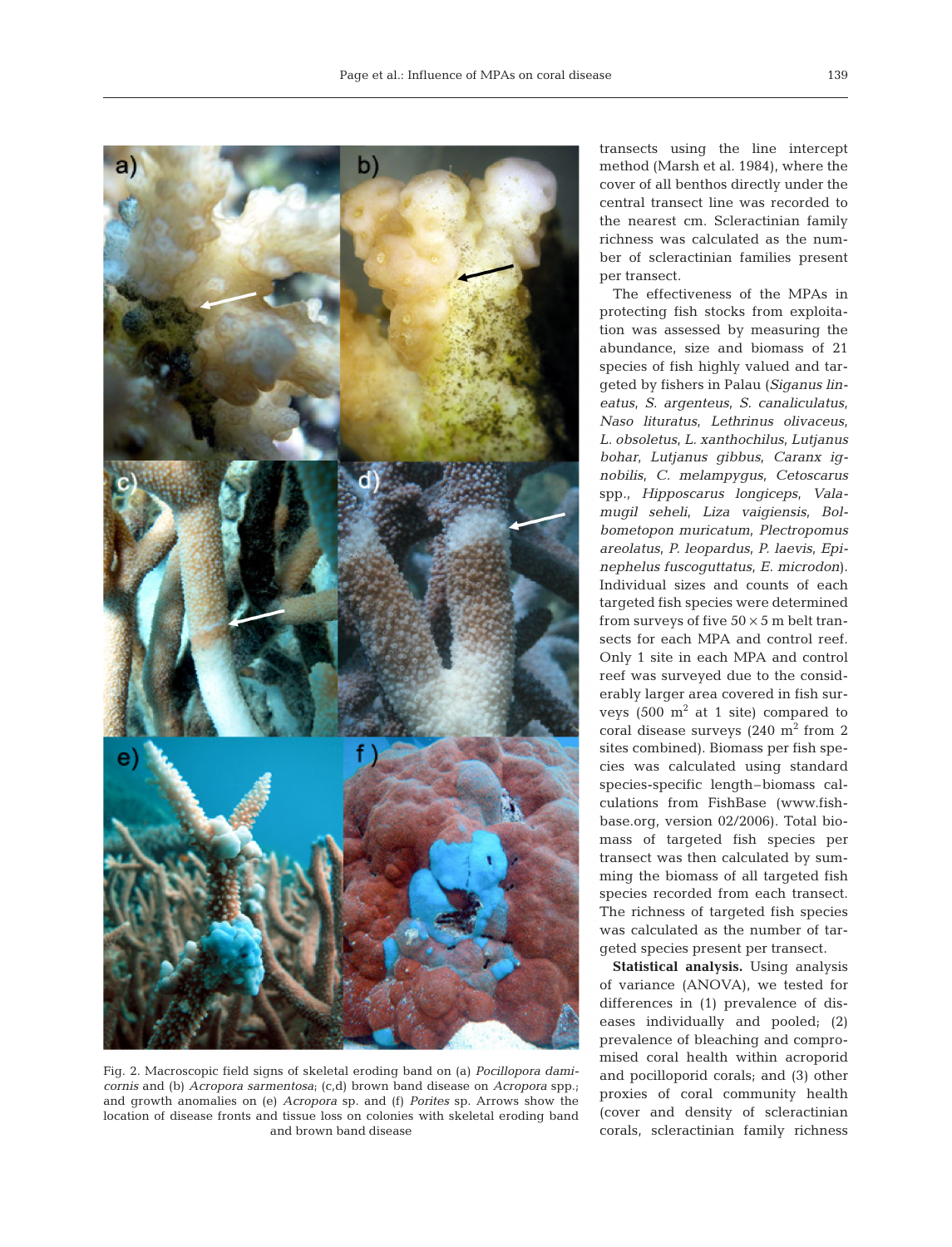and the cover of acroporid and poritid corals combined) as a function of the following factors: (1) MPA status (fixed factor), (2) the 4 Palauan regions (fixed); and (3) 2 replicate sites sampled within each MPA and control reef (random). When significant differences in group means were identified, post hoc Fisher-LSD tests were used to identify group differences. Data were transformed where necessary to fulfil or approximate ANOVA assumptions of normality of distributions and homogeneity of variances.

The 21 targeted fish species were surveyed at only 1 MPA and 1 control site within each of the 4 Palauan regions. Thus, *t-*tests were used to compare the richness of fish species and the abundance, biomass and size of fish between each MPA/non-MPA site pair. Fish species were pooled for analyses of biomass and size. Where sufficient counts per fish taxon were recorded from within both the MPA and non-MPA site within a region, differences in the biomass and size of individuals between MPA and non-MPA sites within these taxa were also tested for using *t-*tests.

To identify variables associated with the prevalence of diseases both pooled and individually, independent of MPA status and region, bivariate regression analyses were performed between all variables measuring coral and fish assemblage health and the disease data. Data were averaged to reef level for these analyses. Only those variables significant at  $\alpha = 0.05$  are presented. Where more than one variable showed a significant association with the disease data, the contribution of each variable to variation in the disease data was examined using forward selection stepwise regressions.

## **RESULTS**

Diseased corals were widespread in our surveys of Palaun reefs, being recorded from all regions, all sites and all but 3 of the 48 transects surveyed. Disease prevalence was low, affecting on average  $(\pm SE)$  2.1  $\pm$ 0.3% of acroporid and poritid corals per transect, but up to a maximum of 8.2% of colonies. At least 8 diseases were identified: black band disease, other cyanobacterial infections, BrB, atramentous necrosis, GAs, *Porites* ulcerative white spot disease, SEB, and white syndrome. SEB, BrB and GAs were the 3 most commonly recorded diseases, accounting for ~90% of all diseases cases  $(n = 443)$ . SEB was the most prevalent disease, affecting  $0.88 \pm 0.2\%$  of acroporid and poritid colonies. BrB affected  $0.68 \pm 0.3$ % and GAs  $0.29$ ± 0.1% of acroporid and poritid colonies combined. On average,  $0.08 \pm 0.05\%$  of acroporid and poritid corals were bleached, and  $7.1 \pm 0.8\%$  of colonies showed signs of their health having been compromised by factors other than disease or bleaching.

## **Influence of MPAs on coral health**

Overall, the prevalence of pooled diseases did not vary significantly between MPA and non-MPA reefs in Palau (Tables 2 & 3, Fig. 3a). However, patterns in the pooled prevalence of diseases between MPA and non-MPA reefs varied between regions ( $ANOVA_{(Region \times Sta-})$  $_{\text{tus}}$ :  $p = 0.014$ ; Fig. 3a), reflecting the 4-fold higher disease prevalence within the Cemetery MPA (LSD test: p < 0.01), but conversely, the more than 4-fold lower prevalence of diseased corals in the Ngemelis MPA (LSD test:  $p = 0.03$ ; Fig. 3a). The prevalence of SEB was over 2-fold higher within MPAs than on non-MPA reefs (Tables 2 & 3, Fig. 3b), reflecting the greater than 5-fold higher prevalence of SEB within the Cemetery MPA than in the paired non-MPA reef (LSD test:  $p <$ 0.001; Table 2). The prevalence of BrB and GAs did not vary significantly between MPA and non-MPA reefs in Palau (Tables 2 & 3, Fig. 3c,d).

Bleaching prevalence did not differ significantly between MPA and control reefs ( $p = 0.831$ , Tables 2 & 3, Fig. 3e). Patterns for the compromised health category varied between regions  $(ANOVA_{(Reation \times Status)}: p \leq$ 0.001; Fig. 3f), reflecting the almost 2-fold lower prevalence of corals with signs of compromised health within the Bital Rirs MPA (LSD test:  $p < 0.01$ ), but conversely, the more than double prevalence of corals with these signs in the Ngleukes MPA (LSD test:  $p <$ 0.001), when coral assemblages in these 2 MPA reefs were compared to those in their respective control reefs (Fig. 3f).

#### **Measures of MPA effectiveness**

Overall, percent cover of scleractinian corals did not differ significantly between protected and non-protected reefs (Tables 2 & 3, Fig. 4a). However, in 1 region (Bital Rirs), both the cover of scleractinian corals and the cover of families that are major hosts for coral diseases (Acroporidae and Poritidae) were lower in the MPA compared to the paired control reef (LSD; p <0.05; Fig. 4a,b). In contrast, these measures of cover were higher in the Cemetery MPA compared to the paired control reef (LSD test: p < 0.05; Fig. 4a,b). Densities of scleractinian corals did not differ between MPA and control reefs (Tables 2 & 3, Fig. 4c). Scleractinian family richness was significantly lower within MPAs than on non-protected reefs (Tables 2 & 3, Fig. 4d), particularly within 2 MPAs (Ngelukes, LSD test: p < 0.001; Cemetery, LSD test: p < 0.001).

Patterns in species richness of reef fish assemblages targeted by fishers in Palau within and outside of MPAs varied across the 4 regions (ANOVA $_{(Region \times Status)}$ :  $p = 0.015$ , Table 2). Although there was no difference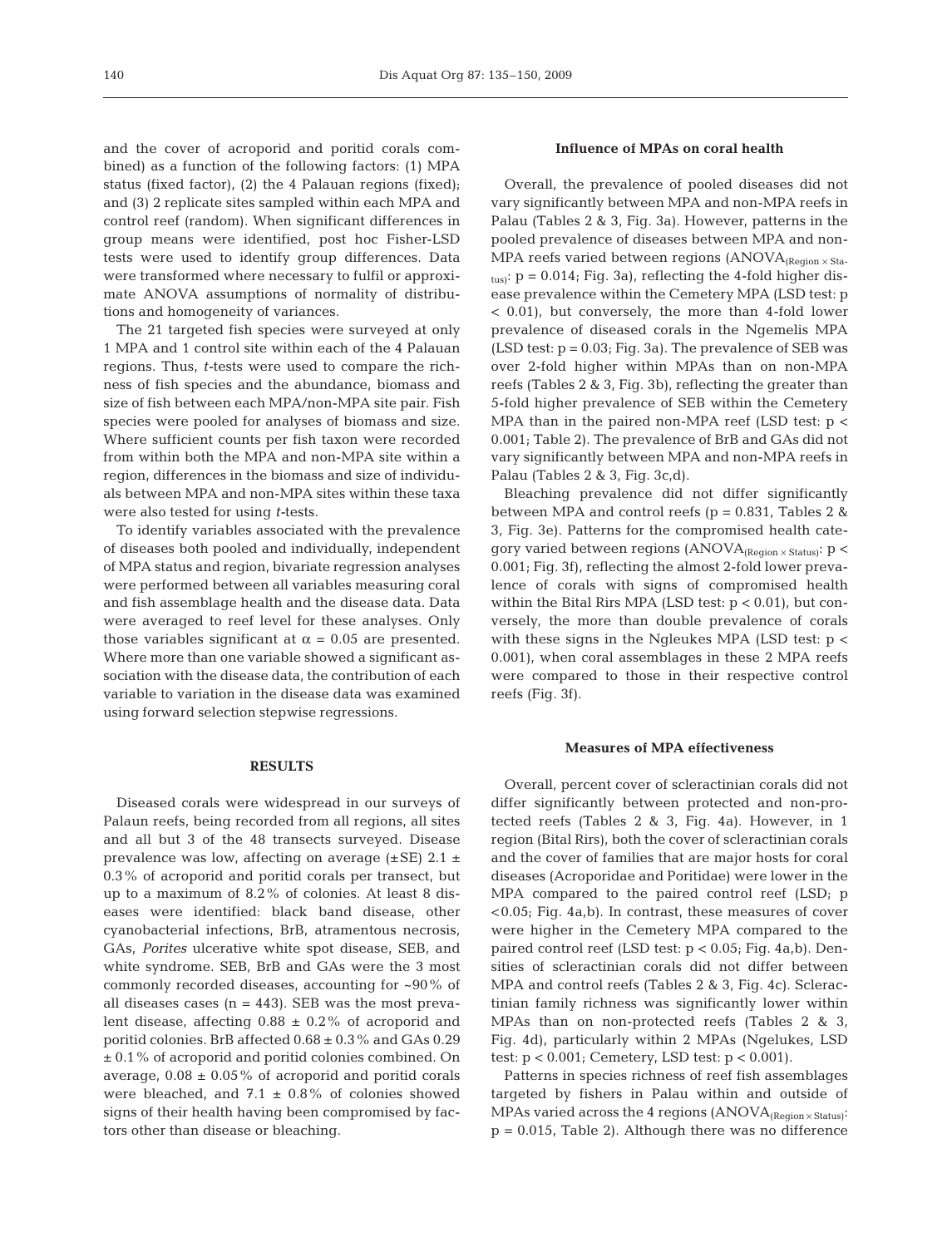Table 2. Univariate ANOVA comparing measures of coral health (prevalence of pooled diseases and skeletal eroding band, brown band disease and growth anomalies individually, prevalence of bleaching and signs of other factors that compromise health) and measures of MPA effectiveness (cover of each of scleractinian and Acroporidae and Poritidae corals combined, scleractinian coral density and family richness, as well as species richness, abundance, size and biomass of all fish species pooled) in MPAs and control reefs within 4 Palauan regions (Ngelukes, Cemetery, Bital Rirs, Ngemelis). \*Significance at  $\alpha$  = 0.05

| Source of variation                                      | df           | $\overline{F}$                               | p                                                  | Source of variation                                        | df                                               | $\overline{F}$ | p          |  |  |
|----------------------------------------------------------|--------------|----------------------------------------------|----------------------------------------------------|------------------------------------------------------------|--------------------------------------------------|----------------|------------|--|--|
| Disease prevalence (%, sqrt transformed)                 |              |                                              | Acroporidae and Poritidae coral cover (%)          |                                                            |                                                  |                |            |  |  |
| <b>Status</b>                                            | 1            | 0.72                                         | 0.420                                              | <b>Status</b>                                              | $\mathbf{1}$                                     | 0.02           | 0.904      |  |  |
| Region                                                   | 3            | 7.74                                         | $0.009*$                                           | Region                                                     | 3                                                | 3.26           | 0.081      |  |  |
| $Region \times Status$                                   | 3            | 6.76                                         | $0.014*$                                           | $Region \times Status$                                     | 3                                                | 1.70           | 0.244      |  |  |
| $Site(Region \times Status)$                             | 8            | 0.69                                         | 0.690                                              | $Site(Region \times Status)$                               | 8                                                | 6.51           | $< 0.001*$ |  |  |
| Skeletal eroding band prevalence (%, sqrt transformed)   |              |                                              |                                                    |                                                            | Scleractinian coral density (colonies $m^{-2}$ ) |                |            |  |  |
| <b>Status</b>                                            | $\mathbf{1}$ | 8.25                                         | $0.021*$                                           | <b>Status</b>                                              | 1                                                | 1.69           | 0.230      |  |  |
| Region                                                   | 3            | 14.99                                        | $0.001*$                                           | Region                                                     | 3                                                | 9.85           | $0.005*$   |  |  |
| $Region \times Status$                                   | 3            | 9.25                                         | $0.006*$                                           | $Region \times Status$                                     | 3                                                | 2.88           | 0.103      |  |  |
| $Site(Region \times Status)$                             | 8            | 0.27                                         | 0.971                                              | $Site(Region \times Status)$                               | 8                                                | 0.48           | 0.861      |  |  |
| Brown band prevalence (%, sqrt transformed)              |              |                                              |                                                    | Scleractinian family richness                              |                                                  |                |            |  |  |
| <b>Status</b>                                            | 1            | 0.41                                         | 0.540                                              | (species per transect, log <sub>10</sub> transformed data) |                                                  |                |            |  |  |
| Region                                                   | 3            | 23.92                                        | $< 0.001*$                                         | <b>Status</b>                                              |                                                  | 9.51           | $0.006*$   |  |  |
| $Region \times Status$                                   | 3            | 0.36                                         | 0.784                                              | Region                                                     | 3                                                | 35.32          | $< 0.001*$ |  |  |
| $Site(Region \times Status)$                             | 8            | 0.34                                         | 0.943                                              | $Region \times Status$                                     | 3                                                | 5.61           | $0.008*$   |  |  |
| Growth anomaly prevalence (%, sqrt transformed)          |              |                                              |                                                    | $Site(Region \times Status)$                               | 8                                                | 0.57           | 0.619      |  |  |
| 0.43<br><b>Status</b><br>0.530<br>1                      |              | Fish species richness (species per transect) |                                                    |                                                            |                                                  |                |            |  |  |
| Region                                                   | 3            | 0.81                                         | 0.522                                              | <b>Status</b>                                              | 1                                                | 2.30           | 0.139      |  |  |
| $Region \times Status$                                   | 3            | 2.83                                         | 0.106                                              | Region                                                     | 3                                                | 1.39           | 0.263      |  |  |
| $Site(Region \times Status)$                             | 8            | 0.71                                         | 0.677                                              | $Region \times Status$                                     | 3                                                | 4.04           | $0.015*$   |  |  |
| Bleaching prevalence $(\%$ , $log_{10}+0.1$ transformed) |              |                                              |                                                    |                                                            |                                                  |                |            |  |  |
| <b>Status</b>                                            | $\mathbf{1}$ | 0.05                                         | 0.831                                              | Fish abundance                                             |                                                  |                |            |  |  |
| Region                                                   | 3            | 1.55                                         | 0.275                                              | (number per transect, $log_{10}$ + 0.001 transformed)      |                                                  |                |            |  |  |
| $Region \times Status$                                   | 3            | 0.30                                         | 0.824                                              | <b>Status</b>                                              | 1                                                | 0.08           | 0.617      |  |  |
| $Site(Region \times Status)$                             | 8            | $\mathbf{1}$                                 | 0.455                                              | Region                                                     | 3                                                | 2.14           | 0.114      |  |  |
| Compromised prevalence (%, sqrt transformed)             |              |                                              |                                                    | $Region \times Status$                                     | 3                                                | 0.91           | 0.455      |  |  |
| <b>Status</b>                                            | $\mathbf{1}$ | 0.06                                         | 0.807                                              | Fish size (cm)                                             |                                                  |                |            |  |  |
| Region                                                   | 3            | 32.22                                        | $< 0.001*$                                         | <b>Status</b>                                              | $\mathbf{1}$                                     | 15.10          | $0.001*$   |  |  |
| $Region \times Status$                                   | 8            | 9.46                                         | $0.005*$                                           | Region                                                     | 3                                                | 0.16           | 0.925      |  |  |
| $Site(Region \times Status)$                             | 8            | 0.21                                         | 0.987                                              | $Reqion \times Status$                                     | 3                                                | 7.79           | $0.001*$   |  |  |
| Scleractinian coral cover (%)                            |              |                                              |                                                    | Fish biomass                                               |                                                  |                |            |  |  |
| 0.05<br>0.825<br><b>Status</b><br>1                      |              |                                              | (grams per transect, $log_{10}+0.001$ transformed) |                                                            |                                                  |                |            |  |  |
| Region                                                   | 3            | 3.96                                         | 0.053                                              | <b>Status</b>                                              | $\mathbf{1}$                                     | 2.34           | 0.136      |  |  |
| $Region \times Status$                                   | 3            | 2.04                                         | 0.187                                              | Region                                                     | 3                                                | 0.37           | 0.778      |  |  |
| 8<br>$Site(Region \times Status)$<br>4.68                |              | $0.001*$                                     | $Region \times Status$                             | 3                                                          | 1.70                                             | 0.188          |            |  |  |

in species richness between protected and non-protected reefs overall (Tables 2 & 3), a trend for increased species richness of targeted reef fish within MPAs was driven by significantly higher species richness within MPAs for the Cemetery and Ngelukes regions (Cemetery, LSD test:  $p = 0.008$ ; Ngelukes, LSD test:  $p = 0.044$ ; Fig. 5a). On average, over twice as many species were recorded from transects within the Cemetery MPA compared to its paired control reef (Fig. 5a), and 1.6 times as many species were recorded from transects within the Ngelukes MPA (Fig. 5a). Similarly, the abundance of targeted reef fish was not enhanced within MPAs (Tables 2 & 3, Fig. 5b). However, fish were larger inside MPAs when reefs were combined for all 4 regions (Tables 2 & 3, Fig. 5c), but most notably within 2 regions (Cemetery, LSD test:  $p < 0.001$ ;

Ngelukes, LSD test:  $p < 0.05$ ). Fish were on average twice as large inside the Cemetery MPA compared to the paired control reef (Fig. 5c). Overall, fish biomass was not greater inside MPAs when reefs were combined for all 4 regions (Tables 2 & 3, Fig. 5d), despite biomass being 3.5 times greater within the Ngelukes MPA compared to its paired control reef (LSD test: p < 0.05; Fig. 5d).

For 2 of the 7 targeted fish species, fish were larger and populations were higher in biomass within at least 1 MPA compared to its paired control reef. *Scarus* spp. and *Lutjanus gibbus* were greater in size and biomass within the Ngelukes MPA, and *Scarus* spp. were also significantly larger in the Bital Rirs MPA (Table 4). In contrast, *Siganus argenteus* individuals were smaller in size and biomass inside both the Bital Rirs and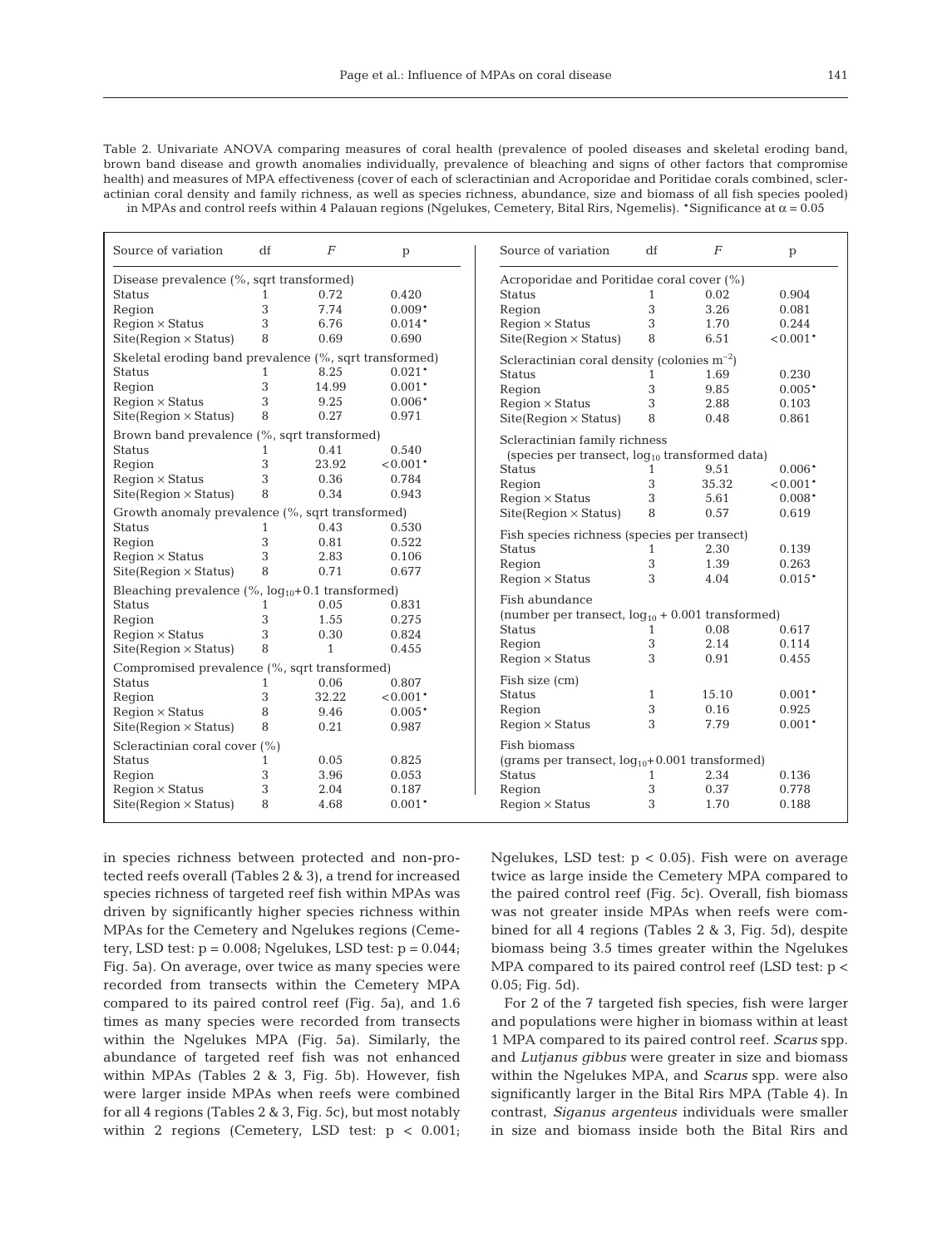Table 3. Mean (± SE) values recorded for measures of coral health (prevalence of pooled diseases and skeletal eroding band, brown band disease and growth anomalies individually, prevalence of bleaching and signs of other factors that compromise health) and measures of MPA effectiveness (cover of each of scleractinian and Acroporidae and Poritidae corals combined, scleractinian coral density and family richness, as well as species richness, abundance, size and biomass of targeted fish species pooled) for MPA and control reefs pooled. \*Significant differences in values between MPA and control reefs,  $\alpha$  = 0.05

| Measure                                                | <b>MPA</b>            | Control            |
|--------------------------------------------------------|-----------------------|--------------------|
| Disease $(\%$ of corals)                               | $2.29 \pm 0.45$       | $1.83 \pm 0.44$    |
| Skeletal eroding band (% of corals) *                  | $1.23 \pm 0.37$       | $0.53 \pm 0.11$    |
| Brown band (% of corals)                               | $0.59 \pm 0.28$       | $0.7 \pm 0.4$      |
| Growth anomalies (% of corals)                         | $0.18 \pm 0.07$       | $0.4 \pm 0.2$      |
| Bleaching (% of corals)                                | $0.06 \pm 0.04$       | $0.09 \pm 0.01$    |
| Compromised (% of corals)                              | $7.12 \pm 0.95$       | $7.08 \pm 1.22$    |
| Scleractinian coral cover (% cover)                    | $46.4 \pm 4.5$        | $48.3 \pm 5.2$     |
| Acroporidae and Poritidae cover (% cover)              | $41.1 \pm 5$          | $41.5 \pm 5.6$     |
| Scleractinian coral density (colonies $m^{-2}$ )       | $16.2 \pm 1.3$        | $17.7 \pm 1.4$     |
| Scleractinian family richness (families per transect)* | $8.25 \pm 0.49$       | $9.33 \pm 3.99$    |
| Fish species richness (species per transect)           | $4.1 \pm 0.29$        | $3.45 \pm 0.38$    |
| Fish abundance (number)                                | $36.85 \pm 9.43$      | $38.1 \pm 7.33$    |
| Fish size (length, cm) *                               | $23.05 \pm 1.08$      | $17.96 \pm 1.19$   |
| Fish biomass (grams per transect)                      | $16291.13 \pm 4837.7$ | $9537.31 \pm 1589$ |

Ngemelis MPAs compared to their respective paired control reefs. The other 4 species (*Naso lituratus, Plectropomus areolatus, Hipposcarus longiceps, Cetoscarus bicolor*) did not differ significantly in either size or biomass between MPA and control reefs.

# **Regional variation in coral health and coral and fish assemblages**

The regional location of a reef significantly affected the pooled disease prevalence (Table 2, Fig. 3a), the prevalence of SEB and BrB individually (Fig. 3b,c), as well as the prevalence of compromised corals (Table 2, Fig. 3f). The prevalence of growth anomalies and bleaching did not vary among the 4 studied regions of Palau (Table 2, Fig. 3d,e). The prevalence of pooled diseases was lowest in the southernmost Ngemelis region and highest in the Bital Rirs region (Table 2, Fig. 3a), reflecting the low prevalence of SEB and the absence of BrB in the Ngemelis region (Fig. 3b,c). BrB prevalence was highest in the Bital Rirs region, and SEB prevalence was highest in the Cemetery region (Fig. 3b,c). The prevalence of corals with signs of compromised health was significantly higher within the Bital Rirs region than in the Cemetery region (LSD test: p < 0.05; Fig. 3f). In the Ngemelis region, where disease prevalence was lowest (Fig. 3a), the density of scleractinian colonies was highest (LSD test:  $p < 0.05$ ; Fig. 4c), and the cover of scleractinian corals, as well as acroporid and poritid corals, the families most susceptible to disease, was lowest on Ngemelis reefs (and also in the Ngelukes reef region; LSD test:  $p < 0.05$ ; Fig. 4a,b). The high richness of

scleractinian families in the Ngemelis region (Fig. 4d) supports regional patterns for other measures of overall coral health (high scleractinian density, low disease prevalence), although the similarly high family richness in the Bital Rirs region does not (all LSD tests:  $p < 0.05$ ; Fig. 4d). All measures of fish community health assessed in this study (abundance, richness of targeted species, mean size and biomass) showed no regional variability (Fig. 5).

## **Other factors influencing coral disease prevalence**

Bivariate regressions revealed that pooled disease prevalence in acroporid and poritid corals was moderately positively correlated with the cover of these families ( $F = 9.47$ ,  $r^2 = 0.61$ ,  $p = 0.022$ ; Fig. 6a) and more weakly negatively correlated with the species richness of targeted fish  $(F = 6.19, r^2 = 0.51, p = 0.047;$  Fig. 6b). All other variables showed no significant association with the prevalence of diseases pooled. Stepwise regression indicated that fish species richness did not increase the predictive ability of a model including only the cover of acroporid and poritid corals (Table 5). We also found a strong negative association between the prevalence of SEB and the species richness of targeted reef fish  $(F = 55.72, r^2 = 0.90, p < 0.001$ ; Fig. 6c), and a more moderate positive association between SEB prevalence and the cover of acroporid and poritid corals ( $F = 6.95$ ,  $r^2 = 0.54$ ,  $p = 0.039$ ; Fig. 6d), with all other variables showing no significant association. Stepwise regression indicated that the cover of acroporid and poritid corals did not increase the predictive ability of a model including only the richness of tar-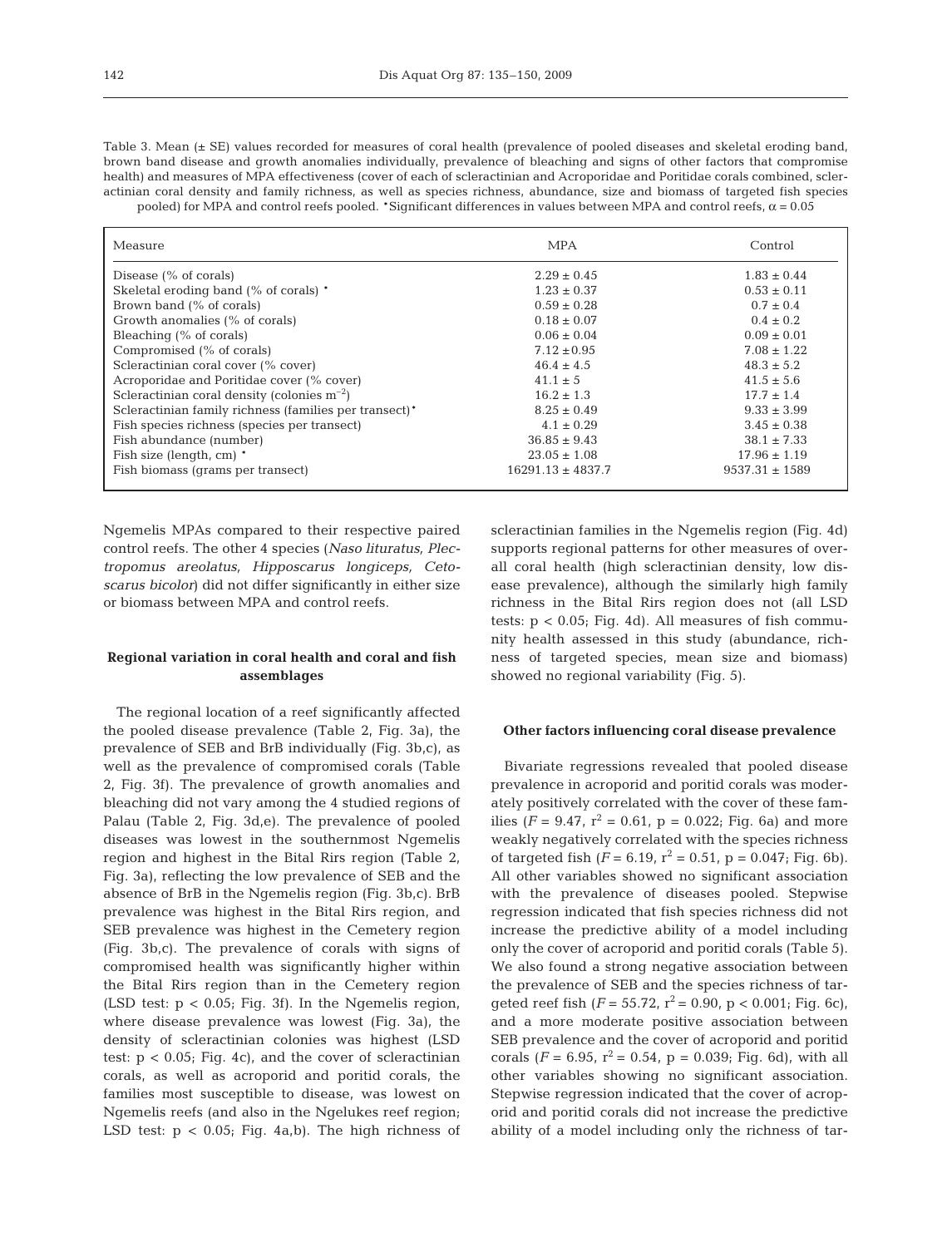

Fig. 3. Mean ± SE prevalence of (a) diseases pooled, (b) skeletal eroding band, (c) brown band disease, (d) growth anomalies, (e) bleaching and (f) compromised health in acroporid and poritid corals within MPAs and control reefs in 4 Palauan regions (Ngelukes, Cemetery, Bital Rirs and Ngemelis). \*Significant difference between MPA and control reefs at  $\alpha = 0.05$ ; lowercase letters indicate homogenous regional groupings as indicated by Fisher LSD post hoc tests

geted fish species, which explained 90% of the variation in SEB prevalence among reefs (Table 6). The prevalence of BrB was strongly positively correlated with the prevalence of bleached colonies ( $F = 106.95$ ,  $r^2$  $= 0.95$ ,  $p < 0.001$ ; Fig. 6e), with all other variables showing no significant association. None of the variables tested was significantly associated with the prevalence of GAs.



Fig. 4. Variability in mean  $\pm$  SE (a) scleractinian coral cover, (b) combined cover of the families Acroporidae and Poritidae, (c) scleractinian coral density and (d) scleractinian family richness between MPA and control reef pairs in 4 Palauan regions (Ngelukes, Cemetery, Bital Rirs and Ngemelis). \*Significant difference between MPA and control pair at  $α = 0.05$ ; lowercase letters indicate homogenous regional groupings as indicated by Fisher LSD post hoc tests

# **DISCUSSION**

We found little evidence that MPAs enhance the health of acroporid and poritid assemblages in Palau. Overall, we found no difference in the prevalence of either the diseases pooled, or GAs and BrB individually, between MPAs and non-protected reefs. We also found no differences in the prevalence of bleaching and signs of other factors that compromise coral health in poritid and acroporid corals between MPAs and non-protected reefs. Results of this study therefore partially corroborate those of previous studies, which found that the prevalence of GAs on Kenyan reefs in the western Indo-Pacific (McClanahan et al. 2008) and the prevalence of several diseases on Little Cayman Island in the Caribbean (Coelho & Manfrino 2007) were not reduced inside MPAs. In fact, the prevalence of SEB was 2-fold higher within MPAs than on non-protected reefs in Palau. When protected and non-protected reef pairs were analysed individually, in some cases, measures of coral health were significantly worse inside the studied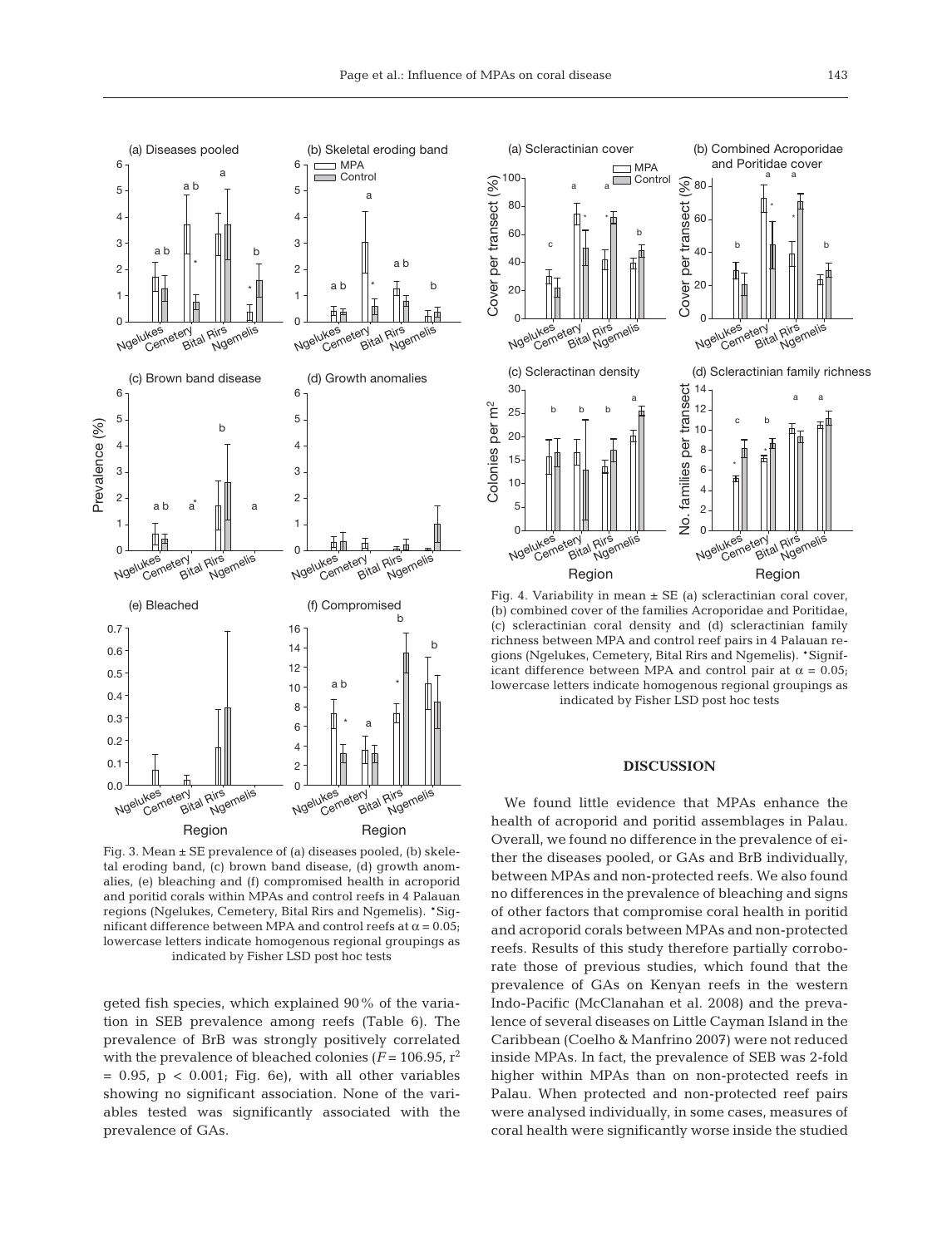

Fig. 5. Variability in mean ± SE fish (a) species richness, (b) abundance, (c) size and (d) biomass per transect between MPA and control reef pairs in 4 Palauan regions (Ngelukes, Cemetery, Bital Rirs and Ngemelis).\*Significant difference between MPA and control pair at α = 0.05; lowercase letters indicate homogenous regional groupings as indicated by Fisher LSD post hoc tests

Table 4. Results of *t*-tests comparing the average size and biomass of fish taxa in MPAs and paired control reefs within regions of Palau. Data only shown for taxa and regions for which taxa were sufficiently abundant to allow comparisons. Size: average size of fish per transect; biomass: grams per transect. \*Significance at  $\alpha$  = 0.05. Biomass data were (log<sub>10</sub>+0.001) transformed

| <b>Species</b>                    | Region            | Measure        | t         | df     | p          | MPA/Control<br>difference? | <b>MPA</b><br>$mean \pm SE$ | Control<br>$(Mean \pm SE)$ |
|-----------------------------------|-------------------|----------------|-----------|--------|------------|----------------------------|-----------------------------|----------------------------|
| Siganus argenteus                 | Bital Rirs        | <b>Size</b>    | 2.568     | 18     | $0.019*$   | Control > MPA              | $15 \pm 1.54$               | $19.92 \pm 1.13$           |
|                                   |                   | <b>Biomass</b> | 2.765     | 18     | $0.013*$   | Control > MPA              | $72.05 \pm 19.16$           | $154.54 \pm 26.02$         |
|                                   | Ngemelis          | <b>Size</b>    | 2.835     | 8.535  | $0.02*$    | Control > MPA              | $13.13 \pm 0.91$            | $15.86 \pm 0.3$            |
|                                   |                   | <b>Biomass</b> | 2.670     | 7.879  | $0.029*$   | Control > MPA              | $45.58 \pm 7.75$            | $73.6 \pm 4.29$            |
| Cetoscarus bicolor                | Ngemelis          | <b>Size</b>    | 1.357     | 21     | 0.189      | $\overline{N}$             | $21.13 \pm 2.37$            | $25.56 \pm 1.74$           |
|                                   |                   | <b>Biomass</b> | 1.26      | 21     | 0.221      | $\overline{N}$             | $221.39 \pm 83.68$          | $255.73 \pm 63.93$         |
| Lutjanus gibbus                   | Ngelukes          | <b>Size</b>    | $-14.154$ | 312.96 | $< 0.001*$ | MPA > Control              | $23.2 \pm 0.27$             | $16.42 \pm 0.4$            |
|                                   |                   | Biomass        | $-12.968$ | 264.06 | $< 0.001*$ | MPA > Control              | $274.62 \pm 6.74$           | $117.76 \pm 8.4$           |
|                                   | Ngemelis          | <b>Size</b>    | 0.579     | 55.177 | 0.565      | No                         | $16.05 \pm 0.5$             | $16.5 \pm 0.47$            |
|                                   |                   | <b>Biomass</b> | 1.5       | 68.689 | 0.138      | $\rm No$                   | $86.13 \pm 7.29$            | $102.88 \pm 8.5$           |
| Hipposcarus longiceps             | Ngemelis          | <b>Size</b>    | $-1.913$  | 21     | 0.069      | $\overline{N}$             | $27.42 \pm 1.83$            | $22.27 \pm 1.83$           |
|                                   |                   | <b>Biomass</b> | $-1.746$  | 21     | 0.095      | No                         | $1313.38 \pm 222.8$         | $705.36 \pm 165.69$        |
| <i>Scarus</i> spp.                | Ngelukes          | <b>Size</b>    | $-6.394$  | 105    | $< 0.001*$ | MPA > Control              | $22.62 \pm 0.65$            | $16.25 \pm 0.75$           |
|                                   |                   | <b>Biomass</b> | $-6.497$  | 105    | $< 0.001*$ | MPA > Control              | $289.58 \pm 20.62$          | $122.27 \pm 16.17$         |
|                                   | <b>Bital Rirs</b> | <b>Size</b>    | $-2.127$  | 91.325 | $0.036*$   | MPA > Control              | $18.81 \pm 0.61$            | $17.24 \pm 0.43$           |
|                                   |                   | <b>Biomass</b> | $-1.975$  | 94.04  | 0.051      | $\overline{N}$             | $173.68 \pm 19.06$          | $123.22 \pm 10.18$         |
| Plectropomus areolatus Bital Rirs |                   | Size           | 0.936     | 24     | 0.359      | $\overline{N}$             | $21.61 \pm 1.93$            | $25 \pm 3.58$              |
|                                   |                   | <b>Biomass</b> | 0.826     | 24     | 0.417      | No                         | $200.39 \pm 46.3$           | $327.46 \pm 117.92$        |
| Naso lituratus                    | Ngemelis          | <b>Size</b>    | $-0.683$  | 79     | 0.497      | No                         | $17.74 \pm 0.85$            | $16.98 \pm 0.73$           |
|                                   |                   | <b>Biomass</b> | $-0.747$  | 79     | 0.458      | $\rm No$                   | $217.29 \pm 34.73$          | $185.88 \pm 21.64$         |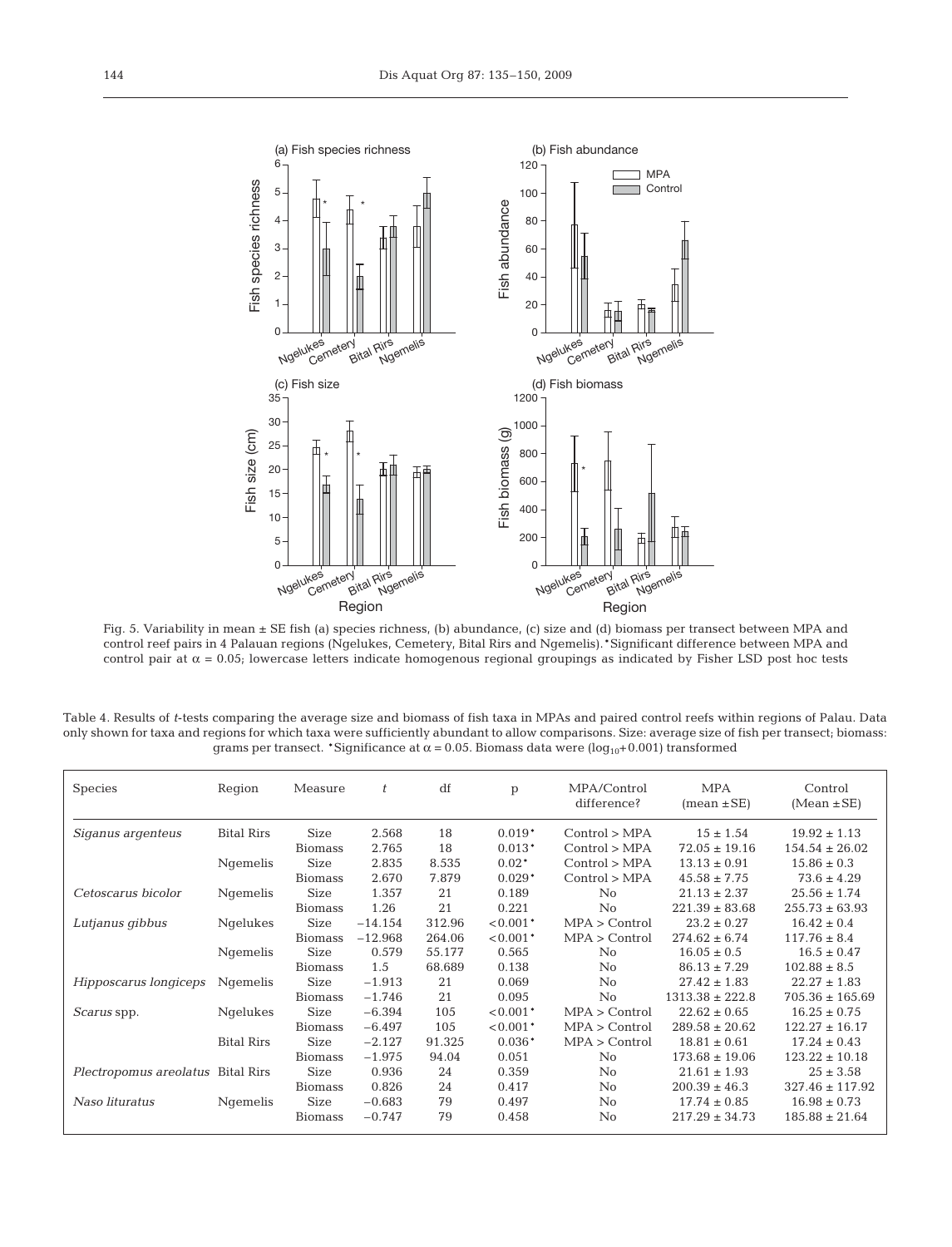

MPAs. The prevalence of pooled diseases and SEB individually were significantly greater inside the Cemetery MPA, and the prevalence of corals having compromised health was greater within the Ngelukes MPA, than within paired control sites. However, the effects of MPAs on coral health were variable, since the prevalence of pooled diseases was lower within the Ngemelis MPA, and colonies with signs of compromised health were less prevalent within the Bital Rirs MPA than within paired control sites. There are at least 2 possible explanations for the inconsistent patterns in the relationship between MPA status and coral health: either factors affecting coral health are not governed by the protection status afforded by MPAs, for example

Mean cover of acroporid and poritid corals (%) 0.0 0.5 1.0 1.5 2.0 2.5 3.0 3.5  $r^2 = 0.54$ (d)

(no. per reef)

Fig. 6. Linear relationships between (a) prevalence of pooled diseases and pooled cover of acroporid and poritid corals, (b) prevalence of pooled diseases and the species richness of fish targeted by fishers in Palau, (c) prevalence of skeletal eroding band (SEB) and species richness of fish targeted by fishers in Palau, (d) SEB prevalence and pooled cover of acroporid and poritid corals, and (e) prevalence of brown band disease (BrB) and bleaching

water flow and oceanographic parameters, or the studied MPAs were not functional in protecting reefs from activities that affect coral health.

Contrary to predictions for well-managed MPAs (reviewed by Russ 2002), none of the 4 measures of fish stock health (species richness, abundance, size and biomass) was enhanced within 2 of the MPAs studied (Ngemelis and Bital Rirs), suggesting that these 2 MPAs were not effective in enhancing fish stocks. In contrast, 1.6- to 2.2-fold increases in the species richness of fish detected in the Ngelukes and Cemetery MPAs, respectively, are consistent with higher rates of compliance, and fish feeding within the Cemetery MPA, despite their more recent establishment as MPAs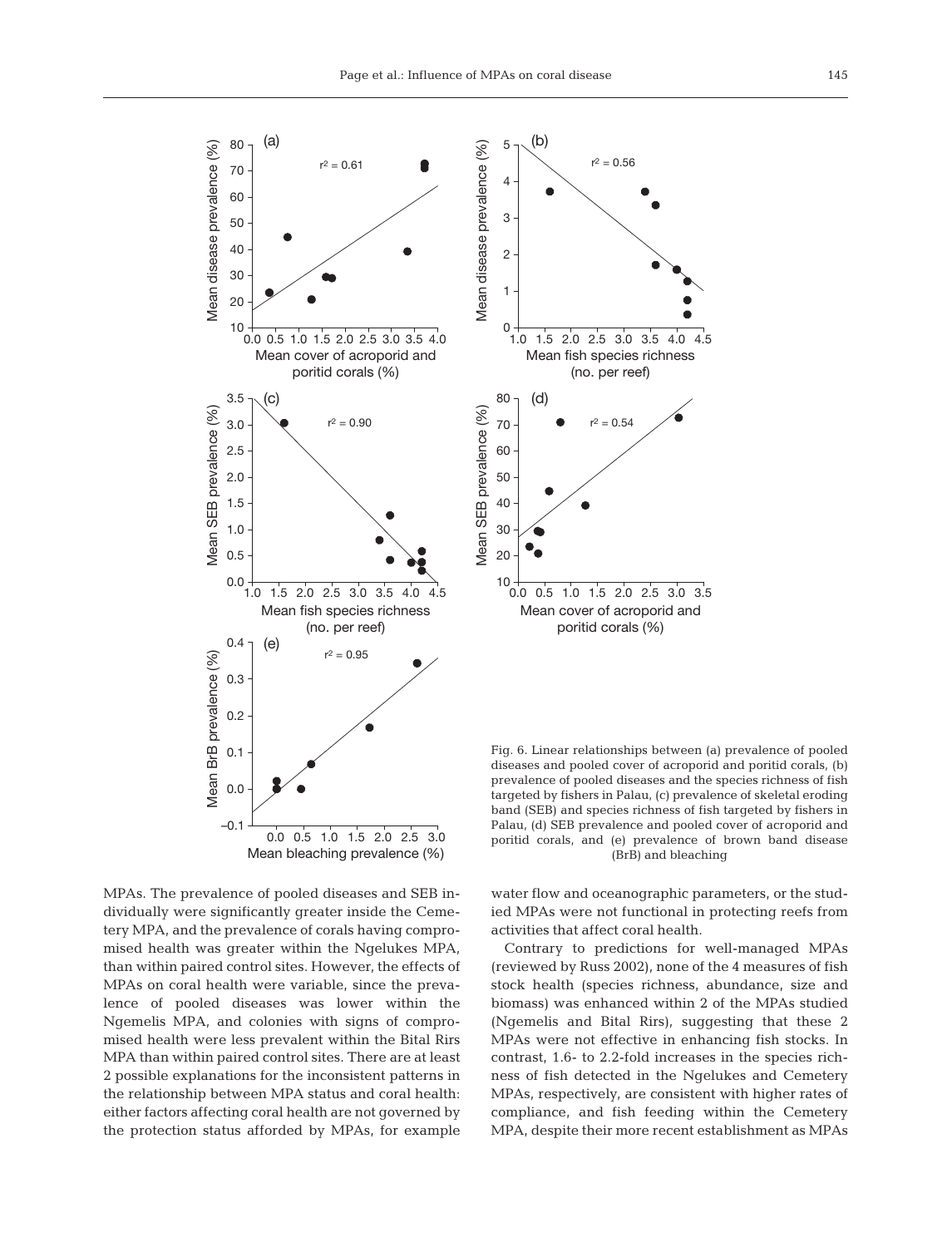Table 5. Results of stepwise forward regression  $(F = 9.47, r^2 =$ 0.61,  $p = 0.022$ ) with fish species richness and the cover of acroporid and poritid corals as the regressors with the prevalence of diseases pooled. Only the 2 variables found to be positively associated with the prevalence of diseases pooled (fish species richness and cover of acroporid and poritid corals) were entered into the regression model. \*Significance at  $\alpha$  = 0.05. VIF: variance inflation factors

|                                          | VIF  | t-ratio  | ŋ        |
|------------------------------------------|------|----------|----------|
| Cover of acroporid and<br>poritid corals |      | 3.077    | $0.022*$ |
| Fish species richness                    | 2.38 | $-0.898$ | 0.41     |

Table 6. Results of stepwise forward regression  $(F = 55.72, r^2 =$ 0.903, p < 0.001) with fish species richness and the cover of acroporid and poritid corals as the regressors with the prevalence of skeletal eroding band (SEB). Only the 2 variables found to be positively associated with SEB prevalence (fish species richness and cover of acroporid and poritid corals) were only entered into the regression model.

\*Significance at  $\alpha$  = 0.05. VIF: variance inflation factors

|                                                                   | VIF  | t-ratio        | n                   |
|-------------------------------------------------------------------|------|----------------|---------------------|
| Fish species richness<br>Cover of acroporid and<br>poritid corals | 2.38 | 9.041<br>0.098 | $< 0.001*$<br>0.926 |

(Table 1). Similarly, 1.5- to 2-fold increases in fish size within the Ngelukes and Cemetery MPAs corroborate our conclusion that these 2 MPAs are more effectively managed. The lack of consistent enhancement in the 4 measures of fish stock health across all 4 MPAs suggests that MPA status was not a good indicator of levels of anthropogenic activities affecting fish stocks, and by extension, the health of coral assemblages in these regions.

A key factor influencing the inconsistency in health measures for reef fish stocks in MPAs is likely the relatively small human population in Palau (~20 000), and by extension, the relatively low fishing pressure in this region. Low fishing pressure overall is consistent with the lack of difference in fish species richness, fish size or fish biomass between MPAs and non-protected reefs in the Bital Rirs and Ngemelis regions, the latter being the most remote from Palau's population centre. The Ngelukes region is closest to the capital city of Koror (see Fig. 1) and correspondingly, experiences the greatest fishing pressure. Not surprisingly, greater differences in species richness, size and biomass of fish (*Scarus* spp. and *Lutjanus gibbus,* as well as all species pooled) were detected between the Ngelukes MPA and its paired control reef, including at least a 3-fold increase in fish biomass, highlighting the effects of fishing pressure on non-protected reefs in close proximity to population centres. Compliance with MPA restrictions, the size and age of MPAs, and inputs of agricultural runoff and natural variation in the composition of coral communities are other factors likely to have contributed to the variable effectiveness of the studied MPAs.

While MPA status did not correlate consistently with health measures for corals or fish, we did find evidence that MPAs which enhance the health of fish stocks might also enhance the health of acroporid and poritid assemblages. The strong negative association between the prevalence of pooled diseases and the species richness of even the limited number of fish species included in this study indicates that well-managed MPAs, by increasing fish species richness, may lower the prevalence of coral disease. The association between disease prevalence and fish species richness was primarily driven by the strong negative association between fish species richness and the prevalence of SEB. Injury is likely to play an important role in the development of SEB (Page & Willis 2008); thus, the presence of a greater range of fish feeding guilds within MPAs, including predators of corallivorous fish and invertebrates, may ensure that injuries to corals from feeding corallivores are reduced, thereby reducing opportunities for the development of SEB. Similarly, if increased fish species richness results in increases in predators of corallivorous fish or invertebrates, which are the most common vectors of disease (Sussman et al. 2003, Williams & Miller 2005, Aeby & Santavy 2006, Dalton & Godwin 2006), well-managed MPAs could diminish the spread and correspondingly the prevalence of SEB. Increases in fish species richness within MPAs are typically matched by increases in fish biomass (see Russ 2002), and it is therefore surprising that the prevalence of SEB and pooled diseases did not correlate with fish biomass. However, increases in biomass would not be expected to result in this same pattern of decreased SEB prevalence if increases in biomass did not reflect the addition of predators of fish and invertebrate corallivores to fish feeding guilds, and hence reductions in injury to corals.

Well-managed MPAs often increase the species richness of fish communities (reviewed by Halpern 2003); however, fish species richness may be influenced by other factors, including tourism activities, which could also contribute to the greater prevalence of SEB within MPAs in Palau. The greater richness of fish species and size of fish inside the Cemetery MPA were undoubtedly linked to tourists feeding fish within this MPA. Fish fed by humans are typically larger and less afraid of divers and consequently more visible during visual censuses (Kulbicki 1998). Evidence that elevated nutrient levels enhance the frequency and severity of some diseases (Kuta & Richardson 2002, Bruno et al. 2003,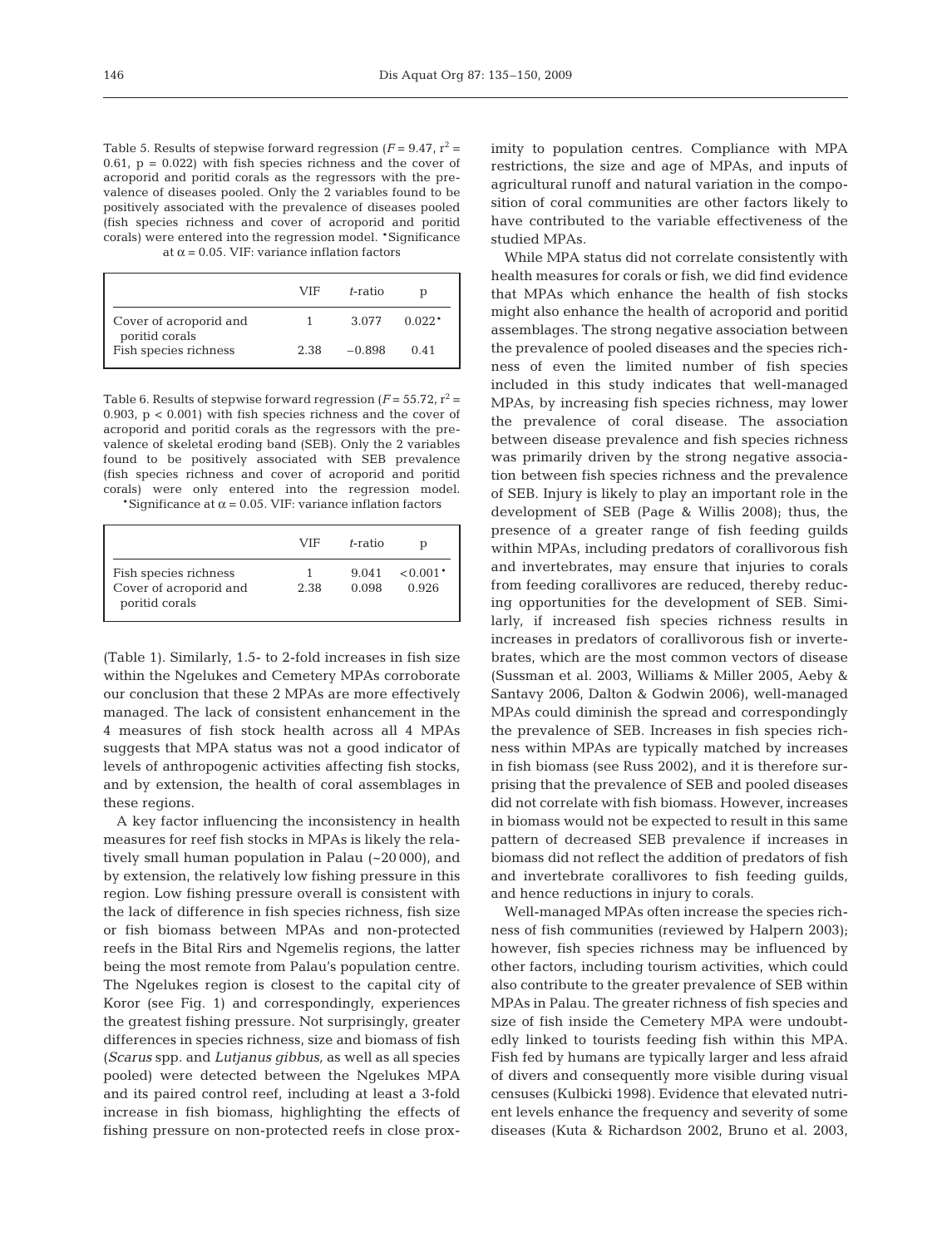Voss & Richardson 2006, McClanahan et al. 2008) suggests that increases in nutrients via additions of fish food could be responsible for higher levels of SEB in the Cemetery MPA. Experimental studies could provide insights into whether nutrients influence SEB prevalence. Increases in visitation and coral breakage from tourist-associated activities, including boat anchoring and groundings, snorkelling and diving within aesthetically pleasing MPAs, may also increase opportunities for disease development within MPAs, given links between injury and disease development in corals (Bak & Criens 1981, Antonius & Riegl 1997, 1998, Page & Willis 2008). Fish species richness may therefore be a proxy for other factors that were not measured, but nonetheless influence SEB prevalence on the studied reefs.

The cover of disease-susceptible hosts is also likely to play an important role in determining disease levels, given that many diseases are density dependent (Anderson & May 1979, Bruno et al. 2007). Although the studied MPAs did not enhance the cover of corals, MPAs in other reef regions have been successful in enhancing the abundance or cover of corals (McClanahan & Muthiga 1988, McClanahan & Mutere 1994, McClanahan 1997, Williamson et al. 2004). Given that many diseases are density dependent (Anderson and May 1979), the maintenance of high cover of a reduced number of families within MPAs, 2 Palauan MPAs (Ngelukes and Cemetery) having a lower richness of scleractinian families than control sites, could facilitate increases in disease within MPAs. The tradeoff between fish richness as a protective measure against coral disease and increased host cover as a facilitator of some diseases is a complex issue needing more research.

The positive association between the prevalence of BrB and bleaching on Palauan reefs suggests that the environmental conditions associated with bleaching, most commonly high water temperatures and UV light levels (Brown 1997, Hoegh-Guldberg 1999), increase the virulence of the BrB pathogen and/or the susceptibility of corals to invasion by this pathogen. This hypothesis is supported by evidence that elevated temperatures increase the virulence of other coral pathogens (Kushmaro et al. 1998, Banin et al. 2000, Ben-Haim et al. 2003), while concurrently increasing the susceptibility of coral hosts (Ward et al. 2007), leading to an increased likelihood of disease development in bleached corals (Miller et al. 2006, Muller et al. 2008). Strong associations between the prevalence of bleaching and GAs further support this interpretation (McClanahan et al. 2008). On average, bleaching and BrB affected less than 1% of acroporid and poritid corals each on Palauan reefs. However, the positive association between bleaching and BrB prevalence

suggests that BrB prevalence is likely to increase as bleaching increases (Hoegh-Guldberg 1999). Other Indo-Pacific diseases associated with thermal anomalies (Selig et al. 2006, Bruno et al. 2007) or bleaching (McClanahan et al. 2008) are also likely to increase following bleaching events, independently of MPA status. In such scenarios, even very large MPAs are unlikely to provide significant benefits for coral communities and the fish dependent on them (McClanahan et al. 2001, Jones et al. 2004a). Given predictions of increases in the frequency and intensity of bleaching events with climate warming (Hoegh-Guldberg 1999) and increasing evidence of links between bleaching and diseases in corals (Harvell et al. 1999, Miller et al. 2006, Muller et al. 2008, McClanahan et al. 2008), clear strategies to effectively mitigate the impacts of bleaching and subsequent disease epizootics should be considered to minimise losses of corals from Indo-Pacific reefs.

Although the 4 studied MPAs were not effective in reducing diseases already low in prevalence (disease affected on average ~2% of the 2 most susceptible families, Acroporidae and Poritidae), MPAs may be effective at mitigating disease effects during epizootics. The small number of MPAs examined in this study, and considerable variation in the coral communities and physical settings of reefs in the 4 regions examined, may also have limited our ability to detect the influence of MPAs on coral health. Comparisons of disease prevalence inside and outside of a greater number of MPAs during epizootics may provide greater opportunities to explore the mechanisms by which MPAs influence coral assemblage health. Variation in the factors associated with the prevalence of the 3 diseases examined in this study highlights the possibility that the spread of different diseases might require different management strategies. A greater understanding of the effects of fishing exclusion on the health of coral communities is also required before MPAs can be used as a management tool to influence the health of benthic communities in predictable and positive ways.

In conclusion, we did not find that MPAs in Palau consistently enhanced the health of acroporid and poritid assemblages by limiting the prevalence of diseases in these main disease hosts. A significant negative relationship between the prevalence of pooled diseases and the richness of a selection of reef fishes targeted by fishers, driven by a stronger association between the prevalence of SEB and fish species richness, is consistent with the hypothesis that increases in some kinds of fish play a role in minimising disease. Positive correlations between the prevalence of diseases pooled, the prevalence of SEB individually and the cover of the main disease host (acroporid and pocil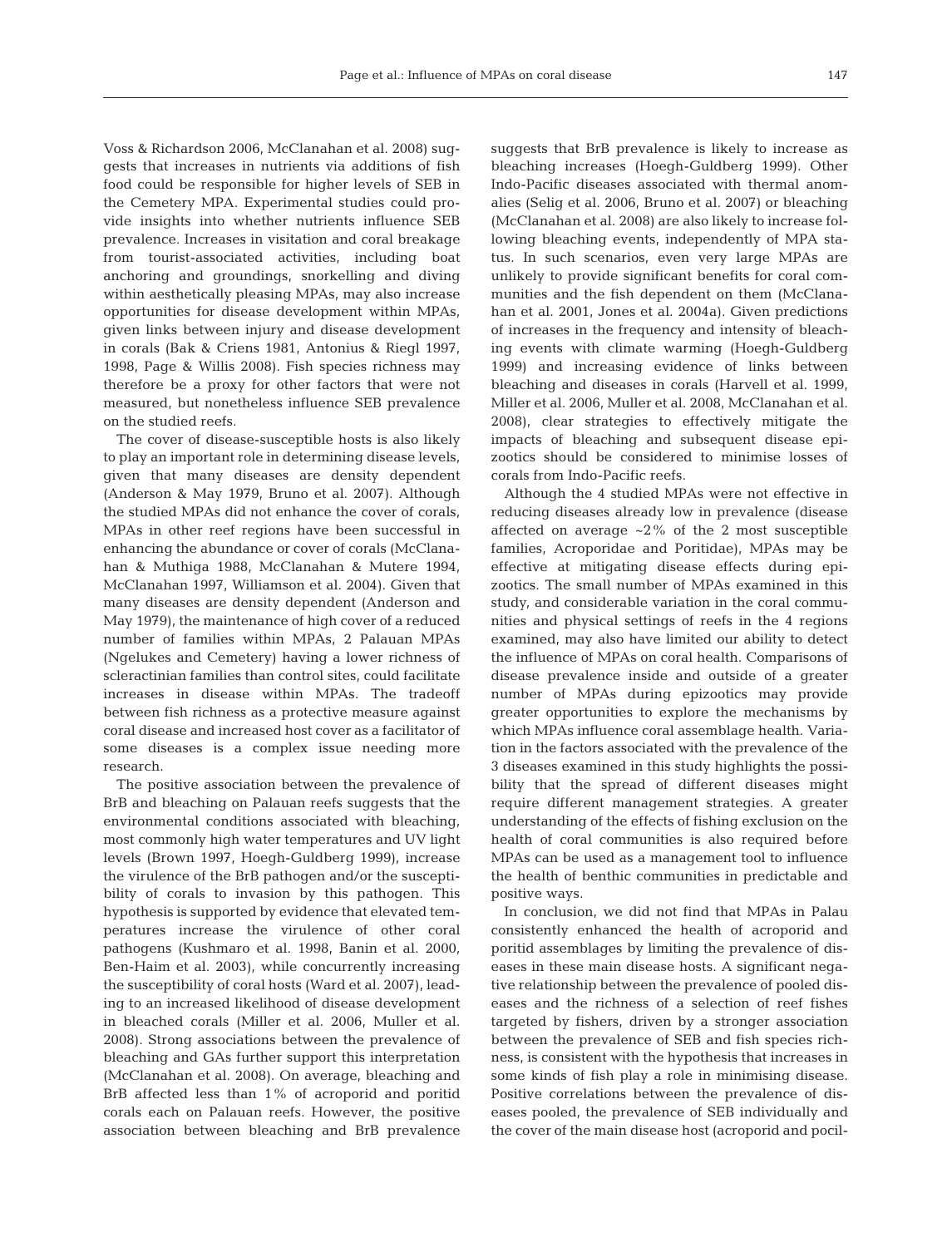loporid corals) is a reminder that high densities of disease-susceptible coral taxa could facilitate the spread of disease, even within MPAs. Positive correlations between the prevalence of BrB and bleaching support the hypothesis that disease development is more likely particular is likely to increase concurrent with increases in the frequency and intensity of bleaching events with climate warming. Results of this study reveal the complexity of biotic and abiotic factors influencing disease prevalence in corals and highlight critical future priorities in understanding the interaction between fish community composition and health of corals.

*Acknowledgements.* This research was supported by funds provided by the World Bank/Global Environment Facility to the Targeted Coral Reef Research Coral Disease Working Group and the Palau International Coral Reef Centre (PICRC) and was also supported by James Cook University and the ARC Centre of Excellence for Coral Reef Studies. We thank staff at the PICRC and A. Ridep-Morris for assistance with field work, and C. Syms and M. McCormick for statistical advice. Comments by K. Kim, D. Williamson and 2 anonymous reviewers greatly improved this manuscript.

### LITERATURE CITED

- Aeby GS (1991) Behavioural and ecological relationship of a parasite and its hosts within a coral reef system. Pac Sci 45:263–269
- ▶ Aeby GS, Santavy DL (2006) Factors affecting susceptibility of the coral *Montastraea faveolata* to black-band disease. Mar Ecol Prog Ser 318:103–110
- ► Anderson RM, May RM (1979) Population biology of infectious diseases: Part I. Nature 280:361–367
	- Antonius A, Riegl B (1997) A possible link between coral disease and a corallivorous snail (*Drupella cornus)* outbreak in the Red Sea. Atoll Res Bull 47:1–9
- Antonius A, Riegl B (1998) Coral diseases and *Drupella cor-*➤ *nus* invasion in the Red Sea. Coral Reefs 17:48
- ▶ Aronson RB, Precht WF (2001) White-band disease and the changing face of Caribbean reefs. Hydrobiologia 460: 25–38
- ▶ Ashworth JS, Ormond RFG, Sturrock HT (2004) Effects of reef-top gathering and fishing on invertebrate abundance across take and no-take zones. J Exp Mar Biol Ecol 303: 221–242
	- Bak RPM, Criens SR (1981) Survival after fragmentation of colonies of *Madacis mirabilis, Acropora palmata* and *A. cervicornis* (Scleractinia) and the subsequent impact of a coral disease. Proc 4th Int Coral Reef Symp Manila 2: 221–227
	- Banin E, Ben-Haim Y, Fine M, Israely T, Rosenberg E (2000) *Vibrio shiloi*. Proc 9th Int Coral Reef Symp Bali 2: 1261–1266
- ► Barber RT, Hilting AK, Hayes ML (2001) The changing health of coral reefs. Hum Ecol Risk Assess 7:1255–1270
- ▶ Bellwood DR, Hoey AS, Choat JH (2003) Limited functional redundancy in high diversity systems: resilience and ecosystem function on coral reefs. Ecol Lett 6:281–285
- ► Bellwood DR, Hughes TP, Hoey AS (2006) Sleeping functional group drives coral-reef recovery. Curr Biol 16:2434–2439
- ► Ben-Haim Y, Zicherman-Keren M, Rosenberg E (2003) Temperature-regulated bleaching and lysis of the coral *Pocillopora damicornis* by the novel pathogen *Vibrio coralliilyticus*. Appl Environ Microbiol 69:4236–4242
- in compromised coral hosts and suggests that BrB in  $\triangleright$  Brown BE (1997) Coral bleaching: causes and consequences. Coral Reefs 16:S129–S138
	- Bruckner AW (2002) Priorities for effective management of coral diseases. NOAA Tech Memo NMFS-OPR-22. NOAA National Marine Fisheries Service, Silver Springs, MD
	- ► Bruno JF, Petes LE, Harvell CD, Hettinger A (2003) Nutrient enrichment can increase the severity of coral disease. Ecol Lett 6:1056–1061
	- ► Bruno JF, Selig ER, Casey KS, Page CA and others (2007) Thermal stress as a driver of coral disease dynamics on the Great Barrier Reef. PLoS Biol 5:e124
	- ► Coelho VR, Manfrino C (2007) Coral community decline at a remote Caribbean island: marine no-take reserves are not enough. Aquat Conserv Mar Freshw Ecosyst 17: 666–685
	- ► Dalton S, Godwin S (2006) Progressive coral tissue mortality following predation by a corallivorous nudibranch *Phestilla* sp. Coral Reefs 25:529
		- Done T (2001) Scientific principles for establishing MPAs to alleviate coral bleaching and promote recovery. Proceedings of the workshop on mitigating coral bleaching impact through MPA design. Bishop Museum, Honolulu, HI, p 53–59
		- Dulvy NK, Sadovy Y, Reynolds JD (2003) Extinction vulnerability in marine populations. Fish Fish 4:25–64
	- ► Dulvy MK, Freckelton RP, Polunin NVC (2004) Coral reef cascades and the indirect effects of predator removal by exploitation. Ecol Lett 7:410–416
	- ► Evans RD, Russ GR (2004) Larger biomass of targeted reef fish in no-take marine reserves on the Great Barrier Reef, Australia. Aquat Conserv Mar Freshw Ecosyst 14:505–519
	- ► Gardner TA, Cote IM, Gill JA, Grant A, Watkinson AR (2003) Long-term regions-wide declines in Caribbean corals. Science 301:958–960
	- ► Graham NAJ, Wilson S, Jennings S, Polunin N, Bijoux J, Robinson J (2006) Dynamic fragility of oceanic coral reef ecosystems. Proc Natl Acad Sci USA 103:8425–8429
	- ▶ Halpern BS (2003) The impact of marine reserves: Do reserves work and does size matter? Ecol Appl 13 (Suppl): 117–137
	- ▶ Harvell CD, Kim K, Burkholder J, Colwell RR and others (1999) Emerging marine diseases — climate links and anthropogenic factors. Science 285:1505–1510
	- ► Harvell CD, Mitchell CE, Ward JR, Altizer S, Dobson AP, Ostfeld RS, Samuel MD (2002) Climate warming and disease risk for terrestrial and marine biota. Science 296: 2158–2162
	- ► Harvell C, Aronson R, Baron N, Connell J and others (2004) The rising tide of ocean diseases: unsolved problems and research priorities. Front Ecol Environ 2:375–382
	- ► Hoegh-Guldberg O (1999) Climate change, coral bleaching and the future of the world's coral reefs. Mar Freshw Res 50:839–866
	- Virulence mechanisms of the coral bleaching pathogen  $\blacktriangleright$  Hughes TP, Baird AH, Bellwood DR, Card M and others (2003) Climate change, human impacts and the resilience of coral reefs. Science 301:929–933
		- IPCC (2002) Climate change and biodiversity. Tech Pap V, Intergovernmental Panel on Climate Change, Geneva
		- Jackson JBC, Kirby MX, Berger WH, Bjorndal KA and others ➤(2001) Historical overfishing and the recent collapse of coastal ecosystems. Science 293:629–637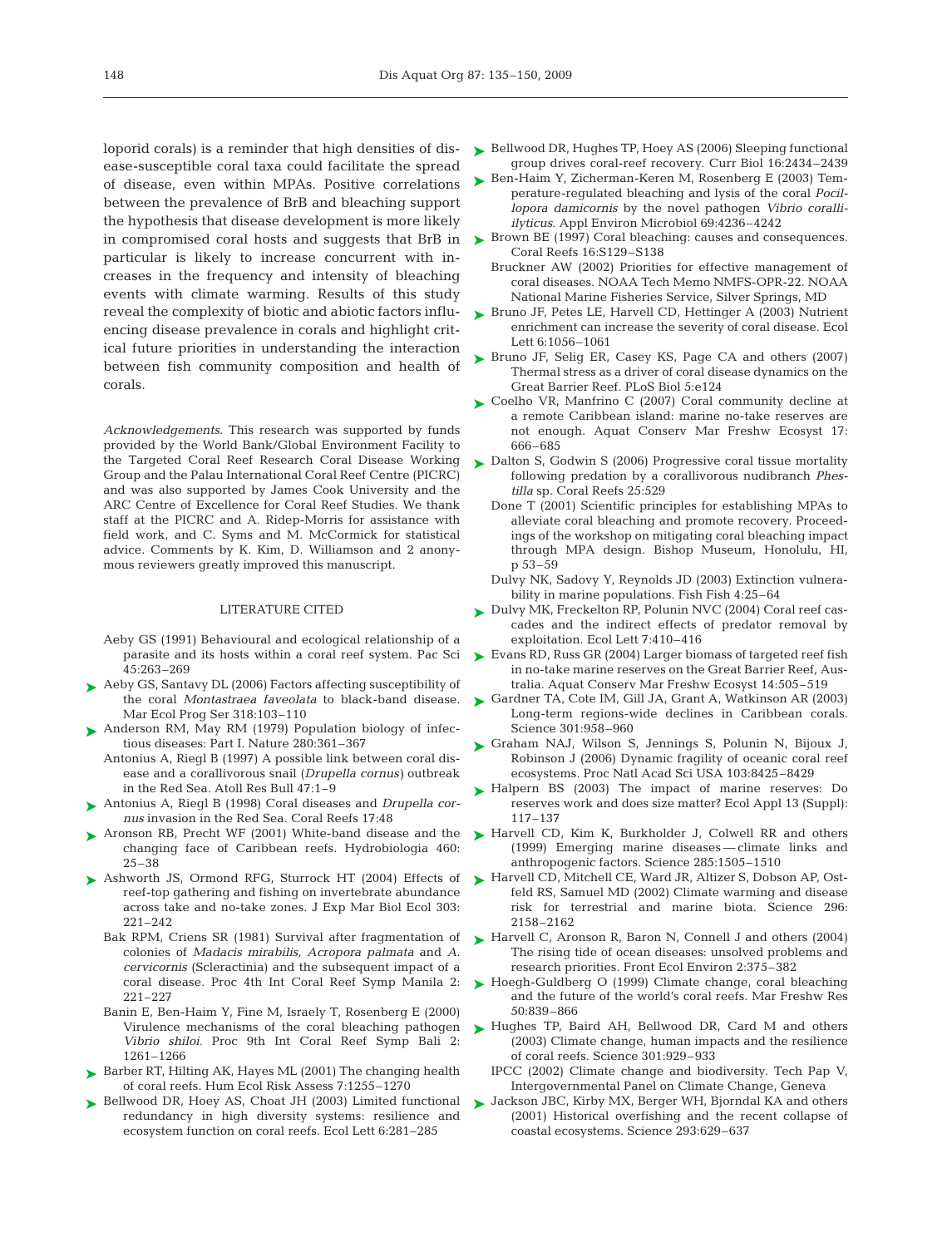- ► Jompa J, McCook LJ (2003) Contrasting effects of turf algae on corals: massive *Porites* spp. are unaffected by mixedspecies turfs, but killed by the red alga *Anotrichium tenue.* Mar Ecol Prog Ser 258:79–86
- ► Jones GP, McCormick MI, Srinivasan M, Eagle JV (2004a) Coral decline threatens fish biodiversity in marine reserves. Proc Natl Acad Sci USA 101:8251–8253
- ► Kelly S, Scott D, MacDiarmid AB, Babcock RC (2000) Spiny lobster, *Jasus edwardsii*, recovery in New Zealand marine reserves. Biol Conserv 92:359–369
- ► Kokita T, Nakazono A (2001) Rapid response of an obligately corallivorous filefish *Oxymonacanthus longirostris* (Monicanthidae) to a mass bleaching event. Coral Reefs 20: 155–158
- ► Kulbicki M (1998) How the acquired behaviour of commercial reef fishes may influence the results obtained from visual censuses. J Exp Mar Biol Ecol 222:11–30
- ► Kushmaro A, Rosenberg E, Fine M, Ben Haim Y, Loya Y (1998) Effect of temperature on bleaching of the coral *Oculina patagonica* by *Vibrio* AK-1. Mar Ecol Prog Ser 171:131–137
	- Kuta KG, Richardson LL (2002) Ecological aspects of black band disease of corals: relationships between disease incidence and environmental factors. Coral Reefs 21: 393–398
- ► Lafferty KD (2004) Fishing for lobsters indirectly increases epidemics in sea urchins. Ecol Appl 14:1566–1573
- Marsh LM, Bradbury RH, Reichelt RE (1984) Determination of the physical parameters of coral distributions using line transect data. Coral Reefs 2:175–180
- ► McCallum H, Harvell CD, Dobson AP (2003) Rates of spread of marine pathogens. Ecol Lett 6:1062–1067
- ► McCallum H, Gerber K, Jani A (2005) Does infectious disease influence the efficacy of marine protected areas? A theoretical framework. J Appl Ecol 42:688–698
- ▶ McClanahan TR (1997) Primary succession of coral-reef algae: differing patterns on fished versus unfished reefs. J Exp Mar Biol Ecol 218:77–102
- ► McClanahan TR, Mutere JC (1994) Coral and sea urchin assemblage structure and interrelationships in Kenyan reef lagoons. Hydrobiologia 286:109–124
- McClanahan T, Muthiga N (1988) Changes in Kenyan coral ➤ reef community structure and function due to exploitation. Hydrobiologia 166:269–276
- ► McClanahan T, McField M, Huitric M, Bergman K and others (2001) Responses of algae, corals and fish to the reductions of macroalgae in fished and unfished patch reefs of Glovers Reef Atoll, Belize. Coral Reefs 19:367–379
	- McClanahan T, Weil E, Maina J (2008) Strong relationship between coral bleaching and growth anomalies in massive *Porites.* Glob Change Biol 15:1804–1816
- ► Miller J, Waara R, Muller E, Rogers C (2006) Coral bleaching and disease combine to cause extensive mortality on reefs in US Virgin Islands. Coral Reefs 25:418
	- Mitchell CE, Tilman D, Groth VJ (2002) Effects of grassland plant species diversity, abundance and composition on folicular fungal disease. Ecology 83:1713–1726
- ► Muller EM, Rogers CS, Spitzack AS, van Woesik R (2008) Bleaching increases likelihood of disease on *Acropora palmata* (Lamarck) in Hawksnest Bay, St John, US Virgin Islands. Coral Reefs 27:191–195
- ► Mumby PJ, Dahlgren CP, Harbourne AR, Kappel CV and others (2006) Fishing, trophic cascades, and the process of grazing on coral reefs. Science 311:98–101
- ▶ Nugues MM, Smith GW, van Hooidonk RJ, Seabra MI, Bak RPM (2004) Algal contact as a trigger for coral disease. Ecol Lett 7:919–923
- ► Page C, Willis B (2006) Distribution, host range and largescale spatial variability in black band disease prevalence on the Great Barrier Reef, Australia. Dis Aquat Org 69:41–51
- ► Page CA, Willis BL (2008) Epidemiology of skeletal eroding band on the Great Barrier Reef and the role of injury in the initiation of this widespread coral disease. Coral Reefs 27:257–272
- ► Patterson KL, Porter JW, Ritchie KB, Polson SW and others (2002) The etiology of white pox, a lethal disease of the Caribbean elkhorn coral, *Acropora palmata.* Proc Natl Acad Sci USA 99:8725–8730
- ► Polunin NVC, Roberts CM (1993) Greater biomass and value of target coral-reef fishes in two small Caribbean marine reserves. Mar Ecol Prog Ser 100:167–176
- ► Porter J, Dustan P, Jaap W, Patterson KL and others (2001) Patterns of spread of coral disease in the Florida Keys. Hydrobiologia 460:1–24
- ► Raymundo LJ, Rosell KB, Reboton CT, Kaczmarsky L (2005) Coral disease on Philippine reefs: genus *Porites* is a dominant host. Dis Aquat Org 64:181–191
	- Russ GR (2002) Yet another review of marine reserves as reef fisheries management tools. In: Sale P (ed) Coral reef fishes: dynamics and diversity in a complex ecosystem. Academic Press, San Diego, CA, p 421–443
- ► Sasal P, Desdevises Y, Durieux E, Lenfants P, Romans P (2004) Parasites in marine protected areas: success and specificity of monogeneans. J Fish Biol 64:370–379
	- Selig ER, Harvell CD, Bruno JF, Willis BL, Page CA, Casey KS, Sweatman H (2006) Analyzing the relationship between ocean temperature anomalies and coral disease outbreaks at broad spatial scales. In: Phinney J, Hoegh-Guldberg O, Kleypas J, Skirving W, Strong A (eds) Coral reefs and climate change. Coastal and Estuarine Series Vol 61. American Geological Union, p 111–128
	- Shibuno T, Hashimoto K, Abe O, Takada Y (1999) Shortterm changes in the structure of a fish community following coral bleaching at Ishigaki Island, Japan. Galaxia 1: 51–58
- ► Smith JE, Shaw M, Edwards RA, Obura D and others (2006) Indirect effects of algae on coral: algae-mediated, microbe-induced coral mortality. Ecol Lett 9:835–845
- ► Sokolow S (2009) Effects of a changing climate on the dynamics of coral infectious disease: a review of the evidence. Dis Aquat Org 87:5–18
- ► Sussman M, Loya Y, Fine M, Rosenberg E (2003) The marine fireworm *Hermodice carunculata* is a winter reservoir and spring-summer vector for the coral bleaching pathogen *Vibrio shiloi.* Environ Microbiol 5:250–255
- ► Uthicke S, Welch D, Benzie J (2004) Slow growth and lack of recovery of holothurians on the Great Barrier Reef from DNA fingerprints and repeated large-scale surveys. Conserv Biol 18:1395–1404
- ► Voss JD, Richardson LJ (2006) Nutrient enrichment enhances black band disease progression in corals. Coral Reefs 25:569–576
- ► Ward JR, Lafferty KD (2004) The elusive baseline of marine disease: Are diseases in ocean ecosystems increasing? PLoS Biol 2:e120
- ► Ward JR, Rypien KL, Bruno JF, Harvell CD and others (2006) Coral diversity and disease in Mexico. Dis Aquat Org 69:23–31
- ► Ward J, Kim K, Harvell CD (2007) Temperature affects coral disease resistance and pathogen growth. Mar Ecol Prog Ser 329:115–121
	- Weil E, Urreiztieta I, Garzon-Ferreira J (2002) Geographic variability in the incidence of coral and octocoral disease